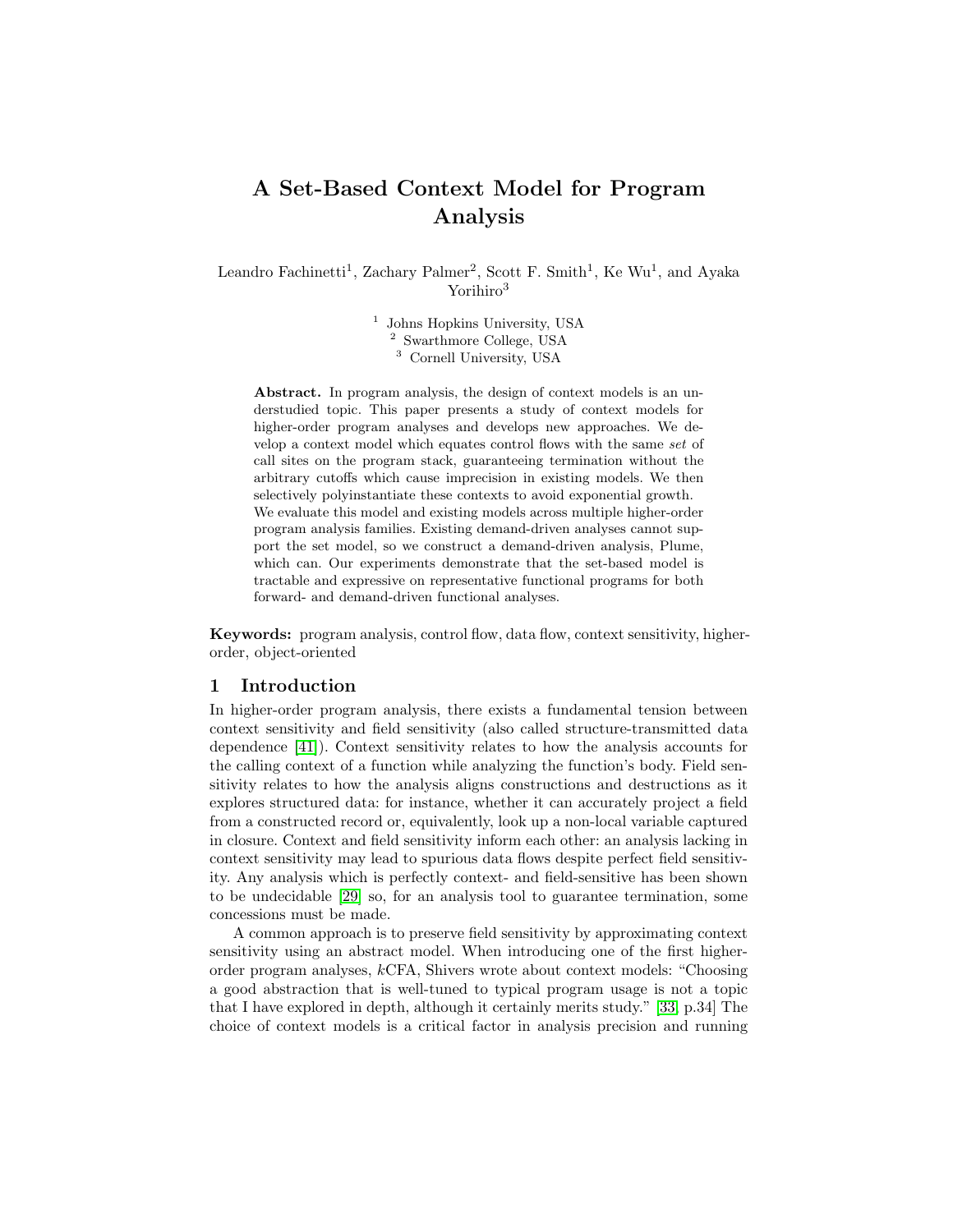time, but explorations of this question have been largely confined to truncated call strings à la kCFA  $[38,19,18,12,5,23,39]$  $[38,19,18,12,5,23,39]$  $[38,19,18,12,5,23,39]$  $[38,19,18,12,5,23,39]$  $[38,19,18,12,5,23,39]$  $[38,19,18,12,5,23,39]$  $[38,19,18,12,5,23,39]$ . Recent work has explored selective approaches to polyinstantiation [\[16,](#page-18-6)[37\]](#page-19-3) and using different context models for parts of the same program [\[22](#page-18-7)[,21,](#page-18-8)[17\]](#page-18-9), but these approaches must still contend with a crucial weakness: in kCFA-like models, polyinstantiation of a saturated context will lose the oldest call site. This conflates that call site's control flows with those of other call sites and weakens the analysis.

Alternative models of control flow exist in the space of object-oriented alias analyses. The context and field sensitivity problems can be reduced to matched parenthesis problems, so they can be modeled as a linear conjunctive language (LCL) [\[26\]](#page-18-10) reachability problem. While that problem is undecidable, performant and relatively precise approximations have been recently developed [\[41\]](#page-19-0). Unfortunately, it is not clear what information is lost in these approximations or which programs would be affected by using LCL reachability in an analysis.

Another recent technique, synchronized pushdown systems (SPDS) [\[34\]](#page-18-11), involves making no concessions on either context sensitivity or field sensitivity but treating them as separate problems. The resulting analysis performs well on traditional object-oriented programs. But functional programs rely heavily upon the interplay of data and interprocedural control flow and we show that this approach is problematic for those programs (see Section [4.3\)](#page-14-0).

In contrast with the kCFA-like models, we propose not to discard old call site information at all. Instead, we represent calling contexts as the set of call sites on the program stack. This identifies calls appearing at the same site but retains information about the entire sequence of calls, preventing the conflation of control flows in the k-limited models described above. This precision introduces a problem: because the set stores *call sites* rather than *called functions*, a recursive function calling itself at n sites may create  $2<sup>n</sup>$  different contexts, all of which analyze the same recursive function. We address this by selectively polyinstantiating contexts in a fashion similar to context tunneling [\[16\]](#page-18-6).

We evaluate these techniques both in terms of precision and performance. Evaluating the precision of a component of a program analysis is a challenge: it is difficult to separate the effects of the component from how it interacts with the surrounding analysis. Our evaluation is a reproducability experiment: we test a Cartesian product of program analyses and context models, demonstrating that the k-cutoff and set-based context models exhibit the same difference in behavior across those analyses. Given that these differences are reproducible in different analyses, we ascribe them to the context model.

For the reproducability experiment's result to apply broadly, the analyses must be significantly different. We perform the experiment on three analyses. The first two are ADI, a state-of-the-art functional analysis [\[5\]](#page-17-0), and an analysis similar to *m*CFA [\[24\]](#page-18-12) in the style of object-oriented CFA analyses.

For the third analysis, we desired to use a higher-order analysis in a demanddriven style. Demand-driven analyses differ from forward-running analyses in that they only look up values on demand rather than propagating abstract heaps throughout the program. Demand-driven analyses were originally de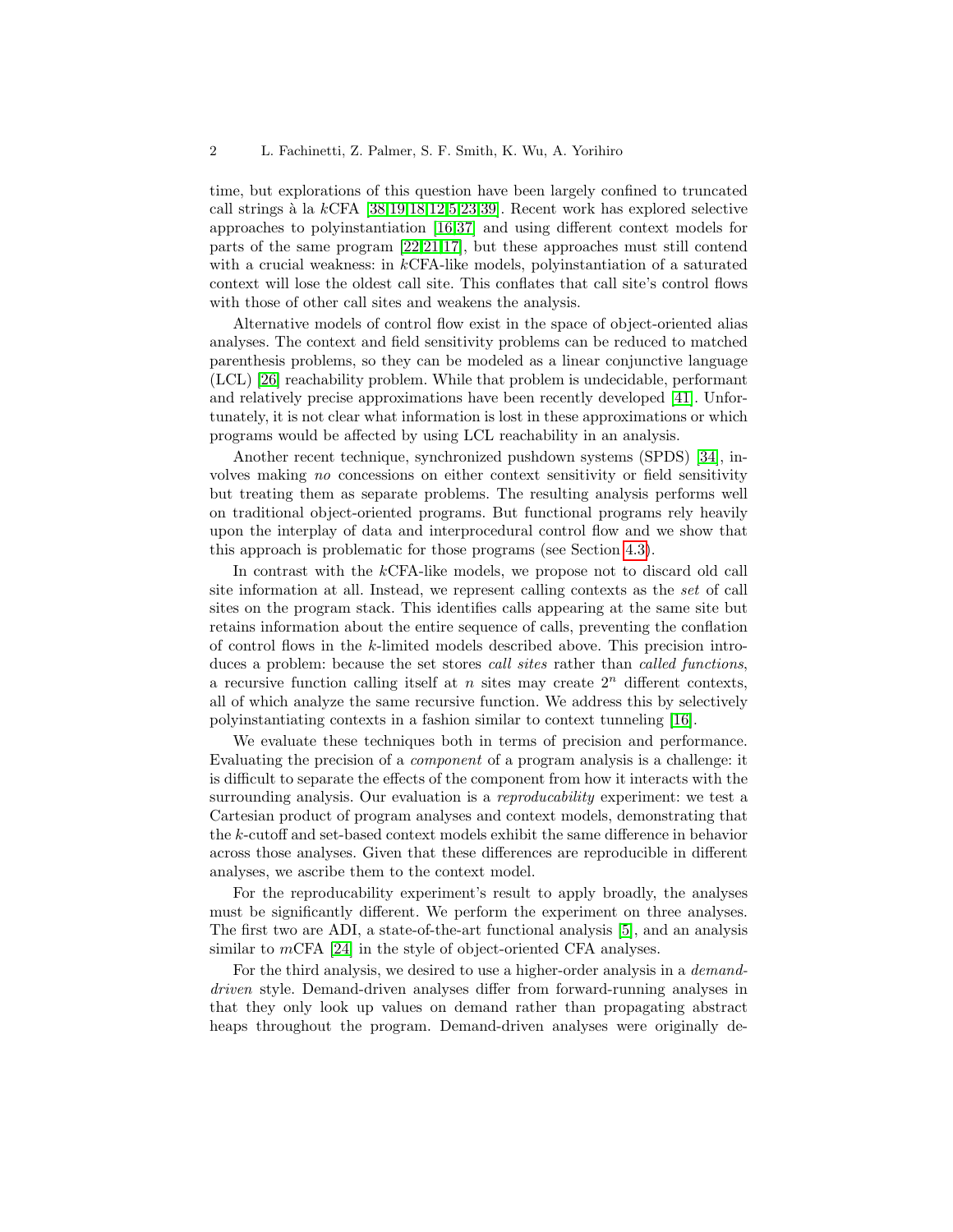veloped for first-order programs [\[30,](#page-18-13)[15](#page-18-14)[,28,](#page-18-15)[31,](#page-18-16)[32,](#page-18-17)[6](#page-17-1)[,13\]](#page-18-18) where they were shown to achieve good performance/expressiveness trade-offs. Unfortunately, previous higher-order demand-driven analyses [\[9,](#page-18-19)[27,](#page-18-20)[7](#page-17-2)[,8,](#page-17-3)[35,](#page-19-4)[34\]](#page-18-11) do not support set-based context models. We develop a new demand-driven higher-order program analysis, Plume, to support set-based contexts and selective polyinstantiation. We prove that Plume is sound, decidable, and strictly more expressive than DDPA [\[7\]](#page-17-2), a previous analysis in this class.

We describe Plume, set-based context models, and selective polyinstantiation in Section [2.](#page-2-0) We formalize Plume in Section [3.](#page-6-0) Precision and performance testing are discussed in Sections [4](#page-10-0) and Section [5.](#page-14-1) (The full performance evaluation as well as the proofs of Plume's soundness and decidability appear in appendices.) Section [6](#page-15-0) discusses related and future work; we conclude in Section [7.](#page-17-4)

### <span id="page-2-0"></span>2 Overview

This section gives an overview of Plume, set-based context models and selective polyinstantiation. Although our examples focus on the Plume analysis, set-based context models and selective polyinstantiation are applicable to other analyses as well. We discuss their use in other analyses in later sections.

### 2.1 Shallow A-Normalized Lambda Calculus

Throughout this paper, we will focus on a shallow A-normalized lambda calculus. The grammar for this language appears in Figure [1.](#page-2-1) An expression is a list of clauses to be executed in sequence; the result is the last assigned variable in that sequence. Call site annotations  $\Theta$  are used for selective polyinstantiation; we discuss them in Section [2.4](#page-5-0) below.

| $e ::= [c, \ldots]$        | expressions   | $v ::= f$                                | values                                                   |
|----------------------------|---------------|------------------------------------------|----------------------------------------------------------|
| $c ::= x = b$              | clauses       | $f ::= \texttt{fun} \ x \rightarrow (e)$ | functions                                                |
| $b ::= f   x   x x \Theta$ | clause bodies |                                          | $\Theta ::= [\theta, \ldots]$ call site annotation lists |
| $x ::= (identifiers)$      | variables     | $\theta ::= \mathbf{e} x$                | call site annotations                                    |
| $E ::= [x = v, \ldots]$    | environments  |                                          |                                                          |

<span id="page-2-1"></span>

We require that all programs are *alphatized*: all clauses define a unique variable. This creates a bijection between variable names and program points, simplifying the theory and presentation. We include more language features in the implementation evaluated in Sections [4](#page-10-0) and [5.](#page-14-1)

#### <span id="page-2-2"></span>2.2 Plume By Example

Plume is a demand-driven program analysis inspired by DDPA [\[7\]](#page-17-2). Plume proceeds by incrementally constructing a contextual control flow graph (CCFG). This structure tracks control flow in a context-sensitive manner by associating a calling context with each graph node. DDPA does not include context information in CFG nodes. The CCFG is the only data structure in Plume; there are no stores or program states. Plume iteratively expands call sites, effectively inlining function bodies into the CCFG.

Consider the example program in Figure [2.](#page-3-0)  $\mathbf f$  is simply an  $\eta$ -converted identity function. The functions defined in  $g$  and  $h$  are never called; they are simply used as distinct values for discussion. In the execution of the program, the call assigned to variable c1 will return g; the call assigned to variable c2 will return h.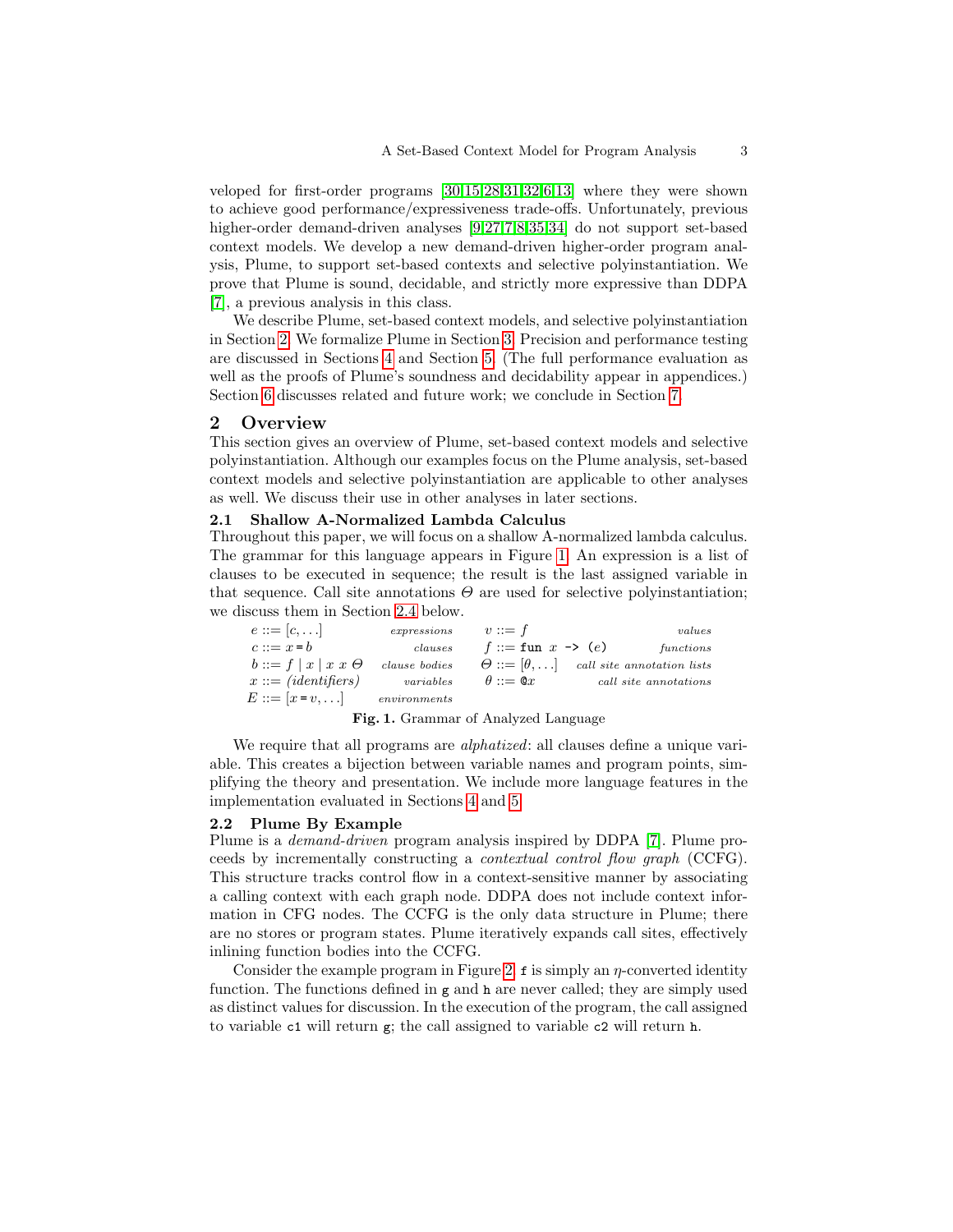

<span id="page-3-2"></span><span id="page-3-1"></span><span id="page-3-0"></span>Fig. 2. Identity Example: ANF Fig. 3. Identity Example: CCFG Result

<span id="page-3-3"></span>Constructing the CCFG Plume's CCFG initially consists only of the middle row of nodes (marked  $\bullet$ ) representing top-level program points. Because the analysis is demand-driven, we are not concerned with f, g, and h: they are value assignments and, if those values are required, we will look them up on demand.

The first function call appears at c1. We start by tracing *backward* from c1 to find the called function. We pass two clauses —  $h = \ldots$  and  $g = \ldots$  — which do not define f and so are skipped. We then discover variable f and its function.

We next add the second row of nodes (marked  $\bigcirc$ ). The top line is the body of the f function; the two nodes below are wiring nodes that represent the call's parameter and return data flows.This is why the analysis does not require a store: values may be established on demand by retracing these control flow edges.

The call site rf is now reachable via non-call nodes. Expanding rf yields the top row of nodes (marked  $\bullet$ ). The call site c2 becomes reachable so, like before, we identify f as the called function. We do not reuse the previous f subgraph: because this call occurs at a distinct site, we create a new subgraph. This subgraph appears in the second-to-last row in the diagram (marked  $\bullet$ ). Finally, we expand the call site  $\mathbf{rf}$ , adding the nodes in the last row (marked  $\mathbf{\Theta}$ ).

The completed CCFG is Plume's result and can be used to perform lookups. To look up c2 from the end of the program, for instance, we move backward through the graph and encounter  $c2=rf$ ; our lookup therefore reduces to finding the value of rf from that node. Moving backward from c2=rf, we discover rf=ri, changing our goal to finding the value of  $\tau i$ . This process proceeds through  $\tau i=y$ , y=x, and x=h, eventually leading us to the function defined on line [8.](#page-3-1)

This example does not show the lookup of a non-local variable. This is a delicate process in demand-driven analyses and is solved in Plume with a stack of lookup variables, a technique originally developed for DDPA [\[7\]](#page-17-2). We discuss this approach in Appendix [A](#page-20-0) for reasons of space.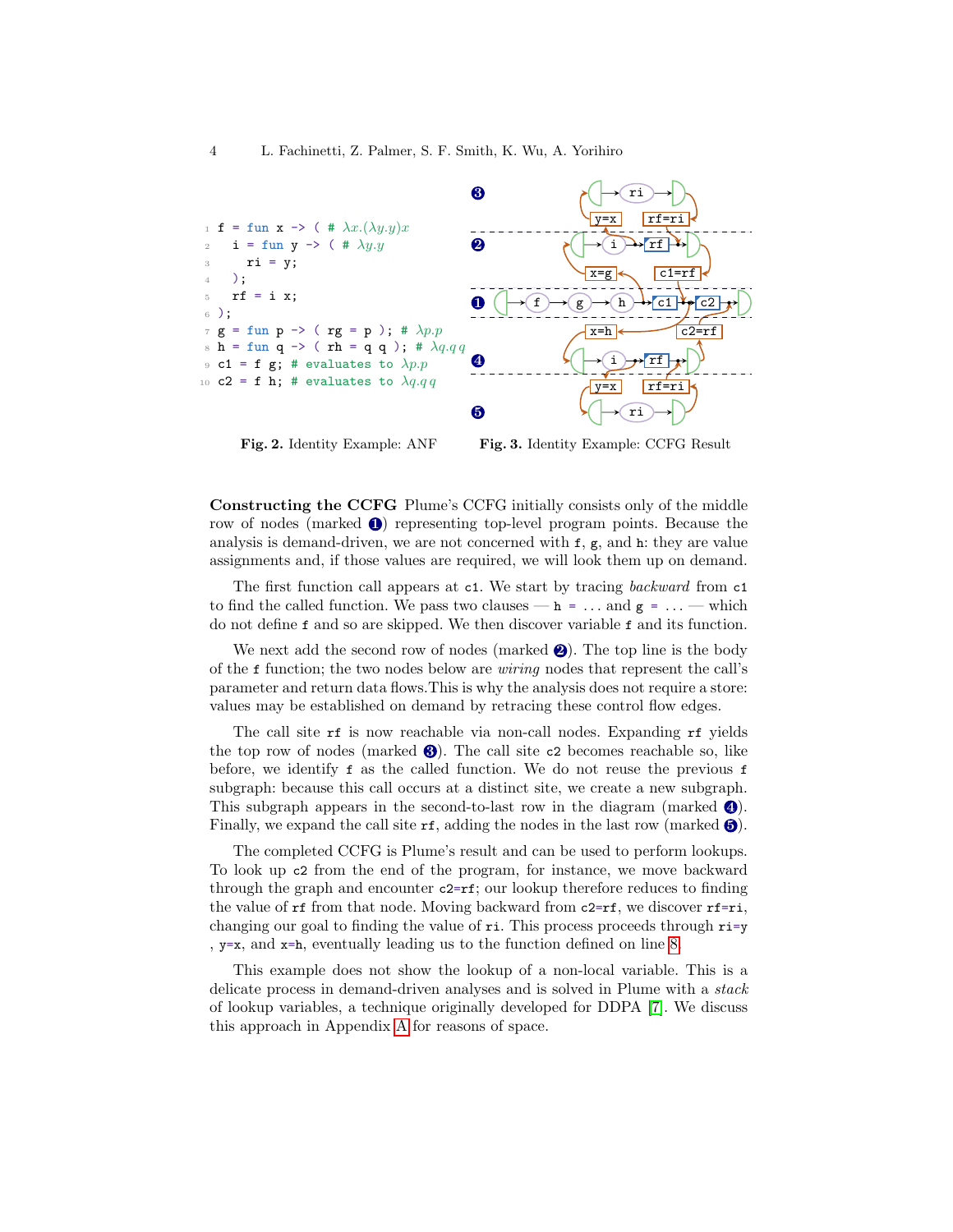#### 2.3 Models of Context Sensitivity

Multiple passes over a program point allow different calls of a function to be distinguished. These passes manifest in Plume as copies of the function in the CCFG; in other analyses, they may manifest as additional program states, edges in an automaton, or similar structures. A decidable program analysis must limit how many times it analyzes each program point to keep these structures finite.

One typical finitization approach is to associate each function call with a calling context derived from the circumstances under which the function is called. In  $k$ CFA [\[33\]](#page-18-1), for instance, calling contexts are a list of the k most recent call sites visited by the program. In polyvariant P4F [\[12\]](#page-18-4), calling contexts are represented by the call site from which we have most recently returned. DDPA [\[7\]](#page-17-2) and Plume, like many program analyses, are parametric in the model of calling context used. We use  $\Sigma$  to denote a context model and use  $\Sigma_k$  to denote the model in which contexts are the top  $k$  call sites of the stack.

<span id="page-4-0"></span>

<span id="page-4-1"></span>Fig. 5. 1Plume CCFG

<span id="page-4-2"></span>Fig. 6. 2Plume CCFG

<span id="page-4-3"></span>Fig. 7. SetPlume CCFG

One contribution of this paper is the development of a tractable analysis using a set-based context model denoted  $\Sigma_{\text{Set}}$ , which represents contexts as the set of all call sites on the call stack.  $\Sigma_{\text{Set}}$  addresses a weakness of traditional k-cutoff models: recursion. Consider the non-terminating  $\Omega$ -combinator program in Figure [4](#page-4-0) analyzed by Plume using  $\Sigma_1$  (which we call 1Plume). The generated CCFG appears in Figure [5.](#page-4-1) Initially, the calling context is empty: the top level of the program is not generated from any calls. When the first  $r$  call site is expanded, it introduces nodes associated with the context [r]. (The context for groups of nodes appears to the right.) The z is dropped from this context because the list is limited to size 1. When the second  $r$  call site is expanded, we also associate that call with  $[r]$ , reusing the subgraph associated with this context.

By the time a program analysis begins to reuse resources in recognition of the recursive call, we have lost all information about where the recursive call started. In the final context of the CCFG,  $[r]$ , the call site z is no longer present. If the same recursive function were called in multiple locations, all such calls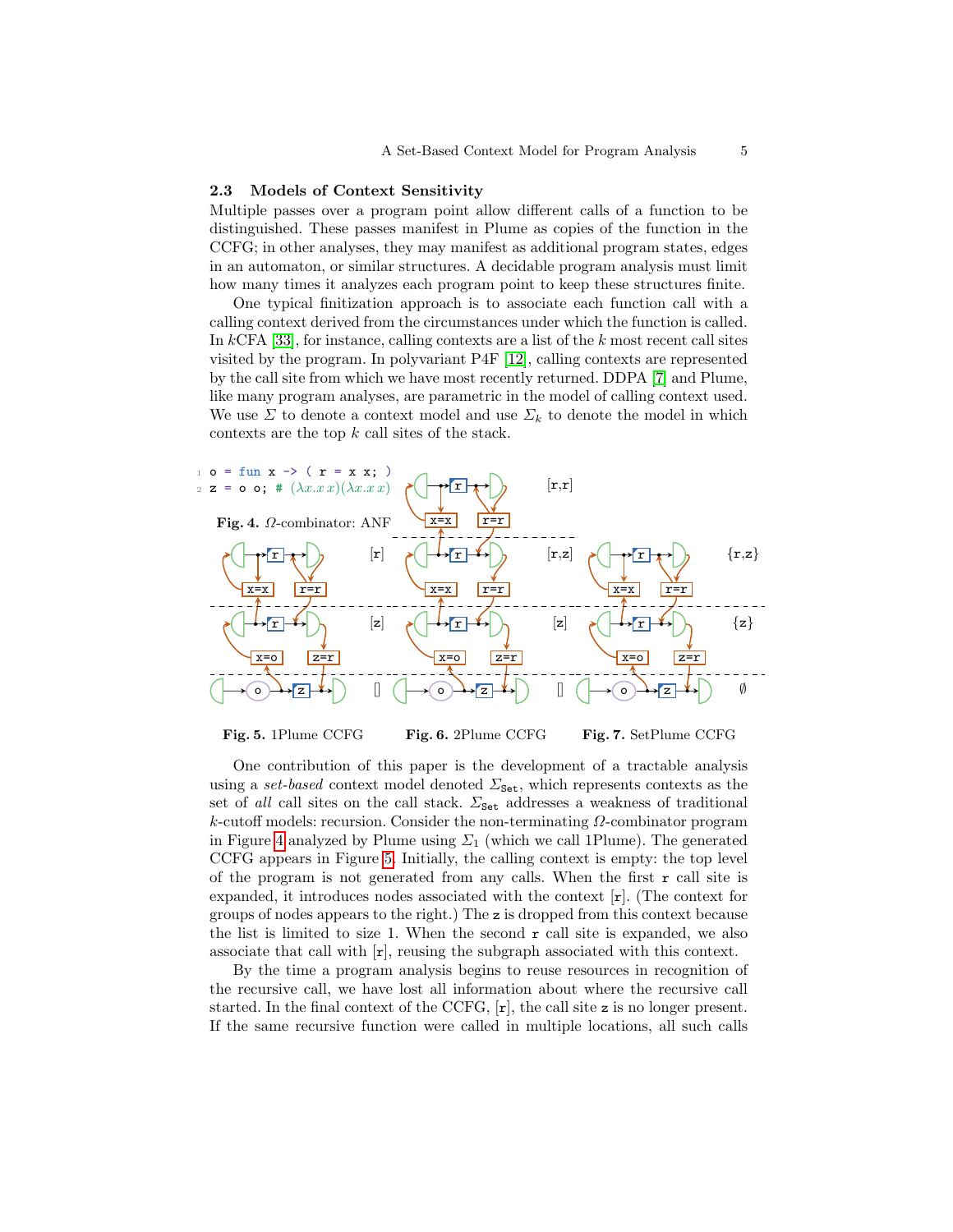would eventually converge on the  $|r|$  context and their control flows would be conflated. As illustrated in Figure [6,](#page-4-2) increasing  $k$  does nothing to prevent this: the context  $[\mathbf{r},\mathbf{r}]$  has similarly lost all information before the recursive call.

Recent developments in object-oriented k-cutoff models mitigate this problem in a variety of ways. Context tunneling [\[16\]](#page-18-6) is the most relevant to this case: at each call, we can decide whether to polyinstantiate the context as above or to proceed with the context we already have. Here, however, we use a set-based context model; unlike the k-cutoff models, a set-based model doesn't discard information past an arbitrary number of calls.

The CCFG in Figure [7](#page-4-3) is generated by Plume using  $\Sigma_{\text{Set}}$  (which we call Set-Plume); SetPlume does not conflate recursive calls in this way. While this CCFG initially appears to be the same as the one generated by 1Plume, the contexts associated with each node retain every call site encountered since the top level of the program. As a consequence, calls to the same function at different sites will not be conflated. This is critical to allow recursive polymorphic functions such as List.map to be analyzed correctly.

SetPlume is not the first program analysis to retain the context of recursive calls by eshewing  $k$ -limited context. LCL reachability-based analyses [\[41\]](#page-19-0) have a similar approximation which tracks the call stack even more precisely at the expense of some data flow information. However, most state-of-the-art analyses use a k-cutoff model [\[18](#page-18-3)[,5\]](#page-17-0) or rely upon an externally generated CFG [\[35,](#page-19-4)[34\]](#page-18-11).

#### <span id="page-5-0"></span>2.4 Selective Polyinstantiation

 $\Sigma_{\text{Set}}$  distinguishes calls to recursive functions at different call sites by retaining information about where the recursive function was called. Unlike  $\Sigma_k$ , there is no point at which polyinstantiation loses information. As a result,  $\Sigma_{\text{Set}}$  is vulnerable to an exponential expansion of contexts. We address this issue using a selective polyinstantiation technique similar to the context tunneling work mentioned above.

```
whose body contains n recursive call \rightarrow fact0 = fun self \rightarrow (
                                           factfn = fun n \rightarrow (3 factret =
                                                 ifzero n then (
                                                    factoret1 = 1;6 ) else (
                                                    n' = n - 1;8 selfself = self self @self;
                                                    factor' = selfself n' @n;fact = factn' * n;stract) values, and the inference of _{11} ); ); );
polymorphic recursion is known to be 12 fact = fact0 fact0 @self;
                                        13 \times = 5;Our strategy is to be selective: 14 fact5 = fact x;
   Consider a recursive function
sites (e.g. an expression interpreter). <sup>2</sup>
This recursive function may be called
through any combination of the n re-
cursive sites, leading to 2<sup>n</sup> possible
contexts. This is clearly intractable.
Further, it is a waste of effort: the
analysis is only more precise if differ-
ent recursive calls yield different (ab-
undecidable [14].
```
<span id="page-5-2"></span><span id="page-5-1"></span>when a function calls itself, we choose Fig. 8. Factorial Example: Extended ANF not to polyinstantiate it. The challenge is that, while  $\Sigma_{\text{Set}}$  correctly identifies and avoids polyinstantiation for recurring call sites, it does not identify recursive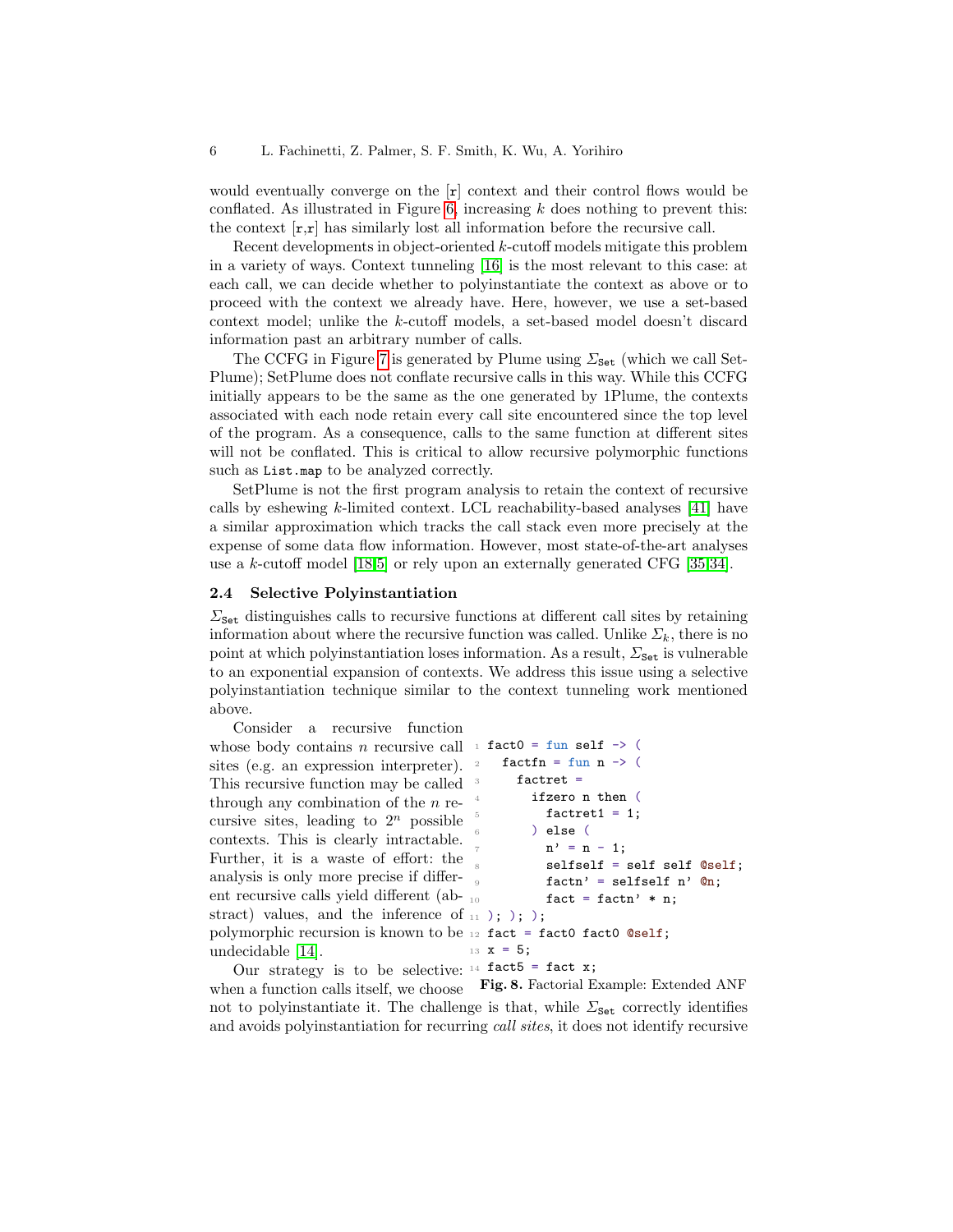functions. To identify a recursive call, we must take into account both the position of call site and the function being called there. We explicitly mark each call site with the identities of those functions which should not be polyinstantiated if they are called in that location.

Consider the self-passing factorial program written in Figure [8](#page-5-1) in an extended ANF. The only contexts generated during the analysis of this program in SetPlume will be  $\emptyset$  and {fact5} despite the fact that there are several other function calls in the program. Upon reaching line [8,](#page-5-2) for instance, the analysis looks up self and discovers that the function being called is the one assigned to fact0. Because the ANF is alphatized, the name of the function's parameter, self, uniquely identifies it in the program. The annotation @self indicates that, if this function is called on line [8,](#page-5-2) it should not be polyinstantiated. As a result, this call site is wired to the body of that function associated with the current context, {fact5}, rather than to a new copy. These annotations are often automatically inferrable: the performance benchmark programs evaluated in Appendix [D](#page-25-0) are written in an ML-like surface language without annotations and are then machine translated to an annotated ANF.

Selective polyinstantiation is almost equivalent in expressiveness to context tunneling. Both systems determine whether or not to polyinstantiate based upon the pairing of call site and called function. This choice is driven here by annotations and in the context tunneling work by a global relation. (Selective polyinstantiation can differentiate between call sites within the same method while context tunneling cannot, but this distinction seems unlikely to be useful.) There are two key differences between this work and context tunneling. First: the context tunneling paper [\[16\]](#page-18-6) uses a data-driven machine learning algorithm to generate its pairwise relation; by comparison, we use a simple lexical annotator here. Second: the motivations differ. The data-driven algorithm is used to prevent the k-limited context from losing precision; here, we apply the technique to mitigate performance concerns. Selective polyinstantiation also shares some properties with earlier work [\[37\]](#page-19-3) which eliminate provably redundant polyinstantiations, although that work is not applicable to the set-based context model discussed here.

Note that this approach is not limited to  $\Sigma_{\text{Set}}$  or to Plume. Selective polyinstantiation is similar to context tunneling  $[16]$ , which has been applied to klimited context models to prevent new, unimportant context information from supplanting old, important context information. Here, polyinstantiation is used to prevent a blow-up in complexity instead.

# <span id="page-6-0"></span>3 Formalizing Plume

We now formally define the Plume analysis. As outlined in Section [2.2,](#page-2-2) the analysis proceeds in two steps. First, the program is embedded into an initial CCFG; second, we perform a full closure of the CCFG using information from a demand-driven value lookup algorithm. There is no store or heap; all values are looked up by following the CCFG backward from the point of interest. We define the analysis in three parts: the initial embedding and corresponding preliminary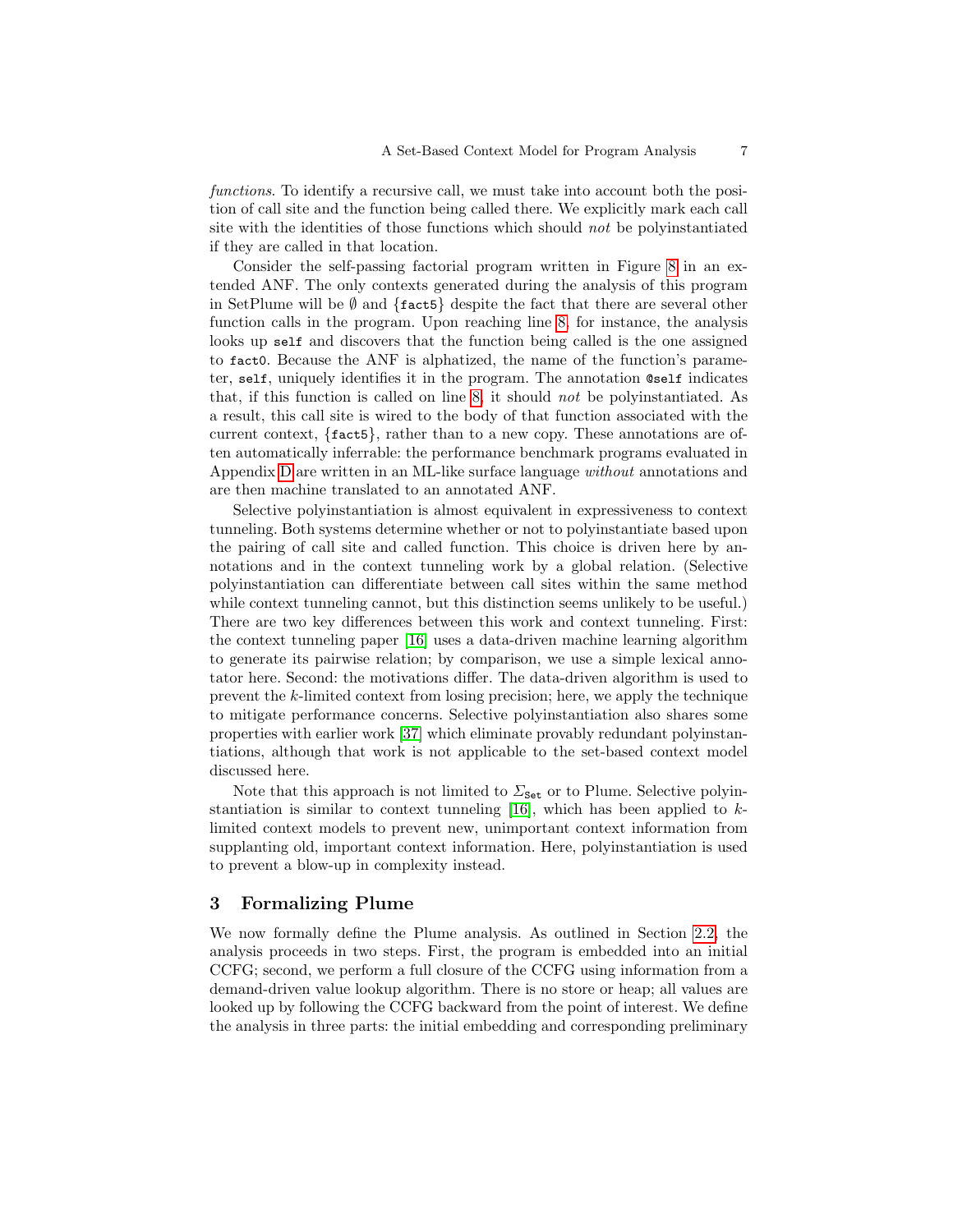definitions (Section [3.1\)](#page-7-0), the demand-driven lookup function (Section [3.2\)](#page-8-0), and the CCFG closure algorithm (Section [3.3\)](#page-8-1).

### <span id="page-7-0"></span>3.1 Preliminary Definitions

We begin by abstracting the target program. We define "hatted" analogs for each grammar term in Figure [1:](#page-2-1)  $\hat{e}$  for abstract expressions,  $\hat{c}$  for abstract clauses, and so on. We denote the abstraction of a concrete expression as  $\alpha(e) = \hat{e}$ . For convenience, we define RV as a function returning the last defined variable in an expression and use || to denote list concatenation.

Recall that a CCFG is a contextual control flow graph; it contains context information. We begin by defining a general notion of context model,  $\Sigma$ .

# <span id="page-7-1"></span>**Definition 1.** A context model  $\Sigma$  is a triple  $\langle \hat{C}, \epsilon, \oplus \rangle$  where

 $-\hat{C}$  is a set whose elements, denoted  $\hat{C}$ , are calling contexts.

- $\epsilon$ , the "empty context", is an element of  $\hat{C}$ .
- For all  $\hat{C} \in \hat{C}$  and all  $\hat{c}$ ,  $\hat{C} \oplus \hat{c} = \hat{C}'$  and  $\hat{C}' \in \hat{C}$ .

We formalize the k-cutoff and set models of Section [2](#page-2-0) as follows:

# <span id="page-7-3"></span>Definition 2.

- $\mathcal{L}_k = \langle \hat{\bm{C}}, [\![},\oplus\rangle$  where  $\hat{\bm{C}}$  contains all lists of  $\hat{c}$  of length up to k and  $[\hat{c}_n,\dots,\hat{c}_1]\oplus\{0\}$  $\hat{c}_0 = [\hat{c}_{k-1}, \ldots, \hat{c}_0].$
- $-\sum_{\mathcal{S}_{\epsilon t}} \sum_{i=1}^{\lfloor n\epsilon-1\rfloor} \langle \hat{C}, \emptyset, \oplus \rangle$  where  $\hat{C}$  is the power set of all  $\hat{c}$  and  $\hat{C} \oplus \hat{c} = \hat{C} \cup \{\hat{c}\}.$

Each context model defines a distinct Plume variant; for instance, we give Plume using  $\Sigma_{\text{Set}}$  the name SetPlume. Throughout the remainder of this section, we assume some fixed context model meeting the conditions of Definition [1.](#page-7-1)

| $\hat{a} ::= \hat{c}   \hat{x} \stackrel{\text{(i)}}{=} \hat{x}   \hat{x} \stackrel{\text{(i)}}{=} \hat{x}   \text{START}   \text{END} \text{ annotated clauses}$ |                          | $\hat{\eta} ::= \langle \hat{a}, \hat{C} \rangle$ CCFG nodes |  |
|-------------------------------------------------------------------------------------------------------------------------------------------------------------------|--------------------------|--------------------------------------------------------------|--|
| $V ::= {\hat{v}, \ldots}$                                                                                                                                         | value sets               | $\hat{q} ::= \hat{\eta} \ll \hat{\eta}$ CCFG edges           |  |
| $\hat{X} ::= [\hat{x}, \ldots]$                                                                                                                                   | variable lookup stacks   | $\hat{G} ::= \{\hat{g}, \ldots\}$ CCFG's                     |  |
|                                                                                                                                                                   | Fig. 9. Analysis Grammar |                                                              |  |

<span id="page-7-2"></span>Given a context model, the remaining constructs required for the Plume analysis appear in Figure [9.](#page-7-2) A CCFG  $\tilde{G}$  is a set of edges between contextual control flow points  $\hat{\eta}$ , each of which is a pairing between a program point and the calling context in which that program point is visited. To work with these graphs, we introduce the following notation:

**Definition 3.** We use the following notational sugar for CCFG graph edges:

- $\hat{a}_1 \ll \ldots \ll \hat{a}_n$  abbreviates  $\{\hat{a}_1 \ll \hat{a}_2, \ldots, \hat{a}_{n-1} \ll \hat{a}_n\}.$
- $\hat{a}' \ll \{\hat{a}_1, \ldots, \hat{a}_n\}$  (resp.  $\{\hat{a}_1 \ldots \hat{a}_n\} \ll \hat{a}'$ ) denotes  $\{\hat{a}' \ll \hat{a}_1, \ldots, \hat{a}' \ll \hat{a}_n\}$  $(resp. \{\hat{a}_1 \ll \hat{a}', \ldots, \hat{a}_n \ll \hat{a}'\}.$
- − We write  $\hat{a} \ll \hat{a}'$  to mean that  $(\hat{a} \ll \hat{a}') \in \hat{G}$  for  $\hat{G}$  understood from context.

<span id="page-7-4"></span>Using the above, we define the initial state of the CCFG as just the clauses of the main program, with no function calls (yet) wired in: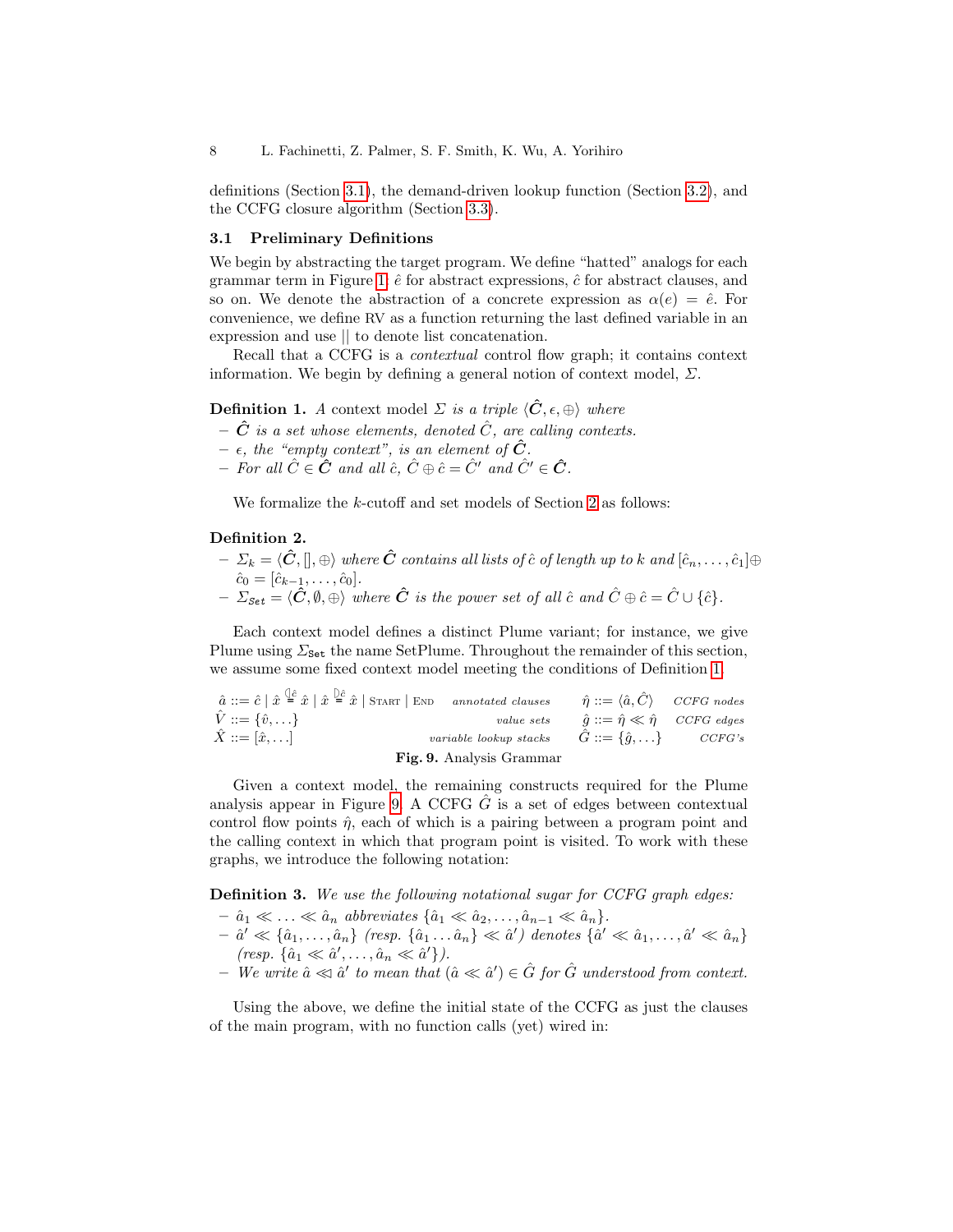**Definition 4.** The initial embedding of an expression into a CCFG,  $\widehat{\text{EMBED}}(e)$ , is the graph  $\hat{G} = \langle \text{START}, \epsilon \rangle \ll \langle \hat{c}_1, \epsilon \rangle \ll \ldots \ll \langle \hat{c}_n, \epsilon \rangle \ll \langle \text{END}, \epsilon \rangle$  where  $\alpha(e) =$  $[\hat{c}_1, \ldots, \hat{c}_n].$ 

For example, the subgraph labeled  $\bullet$  in Figure [3](#page-3-2) is the initial embedding of the Figure [2](#page-3-0) expression.

# <span id="page-8-0"></span>3.2 The Lookup Function

Plume does not require an explicit representation of the heap. Instead, we look up the value of each variable when it is needed by starting from the point where it is used and tracing backward through the CCFG to the point where it is defined.

Given a CCFG  $\hat{G}$ , we formalize variable lookup as a relation  $\hat{G}$ ,  $\langle \hat{a}, \hat{C} \rangle \vdash \hat{X} \rightarrow$  $\hat{v}$  which indicates that the value  $\hat{v}$  may be discovered by reducing the lookup stack X from program point  $\hat{a}$  in calling context C. For instance, if lookup of variable  $\hat{x}$  from the end of the program produces value  $\hat{v}$ , we may write " $\hat{G}$ ,  $\langle \text{END}, \epsilon \rangle \vdash [\hat{x}] \rightarrow \hat{v}$ ". (As mentioned briefly in Section [2.2](#page-2-2) and illustrated in Appendix [A,](#page-20-0) we use a stack of variables to facilitate looking up non-local (i.e. closure-captured) variables.) Note that the provided program point  $\hat{a}$  is assumed not to have executed yet; each time we step backward through the graph, we are undoing the effect of the preceding clause.

We formally define this relation as follows:

<span id="page-8-2"></span>**Definition 5.**  $\hat{G}, \hat{\eta} \models \hat{X} \rightarrow \hat{v}$  holds iff there is a proof using the rules of Figure [10.](#page-9-0)

Given a position  $\hat{\eta}$  in the CCFG  $\hat{G}$  and a lookup stack  $\hat{X}$ , the rules in Figure [10](#page-9-0) describe which transitions are legal during lookup. Any valid path through the CCFG to locate a variable definition corresponds to a proof in that system.

The Alias rule indicates that, when looking for variable  $\hat{x}$  and about to undo the assignment  $\hat{x} = \hat{x}'$ , we can reduce our lookup to finding the value of  $\hat{x}'$  from that point. The Value Discovery rule indicates that, when stepping back to  $\hat{x} = \hat{v}$ while looking for  $\hat{x}$ , our lookup is complete:  $\hat{v}$  is the answer. The Function Enter Non-Local and Value Discard rules represent the beginning and end (respectively) of the lookup of a closure-captured variable, using the stack to retain the variable while finding the definition site of the closure. The other two function rules represent a value flowing into or out of a function (and update the current lookup variable appropriately); the Skip rule handles clauses which do not have an impact on the current lookup.

In Section [2.2](#page-3-3) we informally described the lookup of the value of c2 of Figure [2](#page-3-0) from the end of the program; formally that lookup corresponds to a proof of  $\hat{G}, \langle \text{END}, \epsilon \rangle \vdash [\text{c2}] \rightarrow (\text{fun } \text{p} \rightarrow \ldots)$  in the lookup system of Figure [10,](#page-9-0) for  $\hat{G}$ being the CCFG of Figure [3.](#page-3-2)

# <span id="page-8-1"></span>3.3 CCFG Closure Construction

Given a CCFG, the lookup function allows us to determine the values that variables may have. We can use this to in turn deductively close over the CCFG: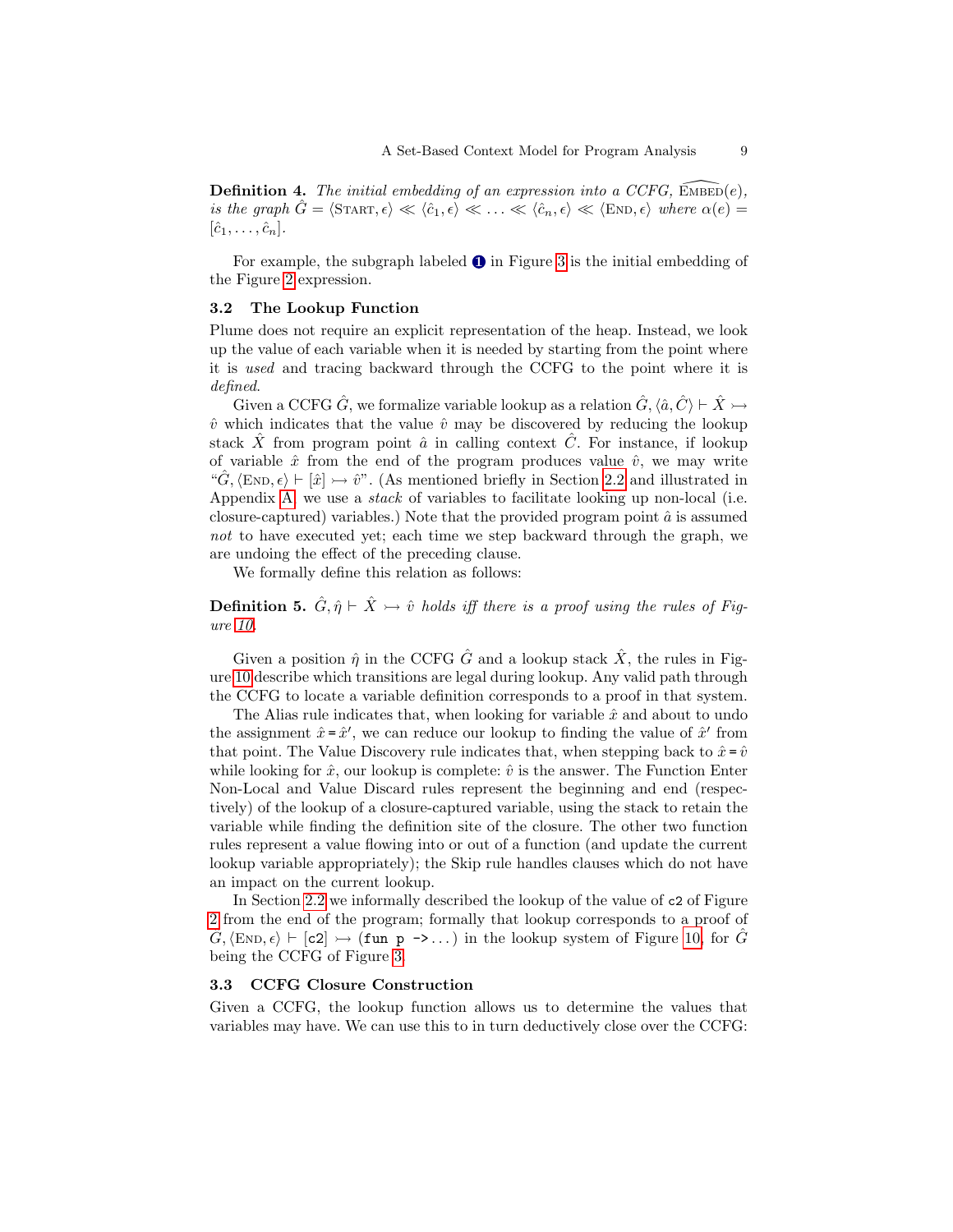VALUE DISCOVERY

\n
$$
\begin{array}{ll}\n\langle \hat{x} = \hat{v}, \hat{C} \rangle \lll \hat{\eta} & \text{VALUE DISCARD} \\
\langle \hat{x} = \hat{v}, \hat{C} \rangle \lll \hat{\eta} & \hat{\eta}' = \langle \hat{x} = \hat{f}, \hat{C} \rangle & \hat{\eta}' \lll \hat{\eta} & \hat{G}, \hat{\eta}' \vdash \hat{X} \rightarrow \hat{v} \\
\hat{G}, \hat{\eta} \vdash [\hat{x}] \rightarrow \hat{v} & \hat{G}, \hat{\eta} \vdash [\hat{x}] \mid |\hat{X} \rightarrow \hat{v} \\
\end{array}
$$
\nALIAS

\n
$$
\begin{array}{ll}\n\hat{\eta}' = \langle \hat{x} = \hat{x}', \hat{C} \rangle & \hat{\eta}' \lll \hat{\eta} & \hat{G}, \hat{\eta}' \vdash [\hat{x}'] \mid |\hat{X} \rightarrow \hat{v} \\
\hat{G}, \hat{\eta} \vdash [\hat{x}] \mid |\hat{X} \rightarrow \hat{v}\n\end{array}
$$

Function Enter Parameter

$$
\frac{\hat{\eta}' = \langle \hat{x} \stackrel{\langle \hat{\mu} \hat{e} \hat{x}', \hat{C} \rangle}{\hat{\sigma}, \hat{\eta} \in [\hat{x}]} | \hat{X} \rightarrow \hat{v} \rangle}{\hat{G}, \hat{\eta} \in [\hat{x}] \| \hat{X} \rightarrow \hat{v}}
$$

Function Enter Non-Local

$$
\hat{\eta}' = \langle \hat{x}'' \stackrel{\triangle}{=} \hat{x}', \hat{C} \rangle
$$
\n
$$
\hat{\eta}' \ll \hat{\eta} \qquad \hat{x}'' \neq \hat{x} \qquad \hat{c} = (\hat{x}_f \hat{x}_v \hat{\Theta}) \qquad \hat{G}, \hat{\eta}' \vdash [\hat{x}_f, \hat{x}] || \hat{X} \rightarrow \hat{v}
$$
\n
$$
\hat{G}, \hat{\eta} \vdash [\hat{x}] || \hat{X} \rightarrow \hat{v}
$$

$$
\label{eq:11} \begin{aligned} &\text{Funcation\;Extr} \\ &\frac{\hat{\eta}' = \langle \hat{x} \stackrel{\hat{\mathbb{D}}^{\hat{c}}}{=} \hat{x}', \hat{C} \rangle \qquad \hat{\eta}' \lll \hat{\eta} \qquad \hat{G}, \hat{\eta}' \vdash [\hat{x}'] \, || \, \hat{X} \rightarrowtail \hat{v}}{\hat{G}, \hat{\eta} \vdash [\hat{x}] \, || \, \hat{X} \rightarrowtail \hat{v}} \end{aligned}
$$

**SKIP** 

$$
\frac{\hat{\eta}' = \langle \hat{x}'' = \hat{b}, \hat{C} \rangle \qquad \hat{\eta}' \lll \hat{\eta} \qquad \hat{x}'' \neq \hat{x} \qquad \hat{C}, \hat{\eta}' \vdash [\hat{x}] \mid |\hat{X} \rightarrowtail \hat{v}|}{\hat{G}, \hat{\eta} \vdash [\hat{x}] \mid |\hat{X} \rightarrowtail \hat{v}|}
$$

# <span id="page-9-0"></span>Fig. 10. Abstract Value Lookup

we add to the CCFG when we discover new control flows based upon looking up values of variables. In this way, CCFG closure and value lookup work in tandem: closure grows the CCFG based upon lookup, that growth increases the set of values that lookup provides, closure grows the CCFG further, and so on.

When a function application is reached with a novel function-argument pair, we add its body to the graph and add edges wiring that body around the call site, effectively inlining that function as described in Section [2.2.](#page-3-3) We pair each of the function's clauses with the calling context  $\tilde{C}$  in which they will be executed. Below, we formalize this process as a function: it creates an edge from each predecessor of the call site  $(Preps(\hat{\eta}))$  to a parameter wiring node  $(\langle \hat{x}_0 \stackrel{\hat{d}\hat{e}}{=} \hat{x}_1, \hat{C}' \rangle)$ , connects that wiring node to the body of the function via a sequence of edges, adds an edge from the body to a return wiring node  $(\langle \hat{x}_2 \rangle^{\partial \hat{c}}$  RV $(\hat{c}_n), \hat{C}' \rangle)$ , and then draws edges from that return wiring node to the call site's successors  $(Succs(\hat{\eta}))$ . We delegate the choice of calling context  $\hat{C}^{\prime}$  to the caller of the wiring function.

<span id="page-9-1"></span>Definition 6. Let  $\widehat{\text{WIREFUN}}(\hat{\eta}, \text{fun } \hat{x}_0 \rightarrow \left( [\hat{c}_1, \ldots, \hat{c}_n] \right), \hat{x}_1, \hat{x}_2, \hat{C}') =$  $\text{PREDS}(\hat{\eta}) \ll \langle \hat{x}_0 \stackrel{\langle \hat{\mathbb{I}}^c \rangle}{=} \hat{x}_1, \hat{C}' \rangle \ll \langle \hat{c}_1, \hat{C}' \rangle \ll \ldots \ll \langle \hat{c}_n, \hat{C}' \rangle \ll \langle \hat{x}_2 \stackrel{\hat{\mathbb{D}}^c \rangle}{=} \text{RV}(\hat{c}_n), \hat{C}' \rangle$  $\ll$  Succs $(\hat{\eta})$ 

where  $\hat{\eta} = \langle \hat{c}, \hat{C} \rangle$ ,  $\text{PREDS}(\hat{\eta}) = \{ \hat{\eta}' \mid \hat{\eta}' \ll \hat{\eta} \}$ , and  $\text{Succs}(\hat{\eta}) = \{ \hat{\eta}' \mid \hat{\eta} \ll \hat{\eta}' \}$ .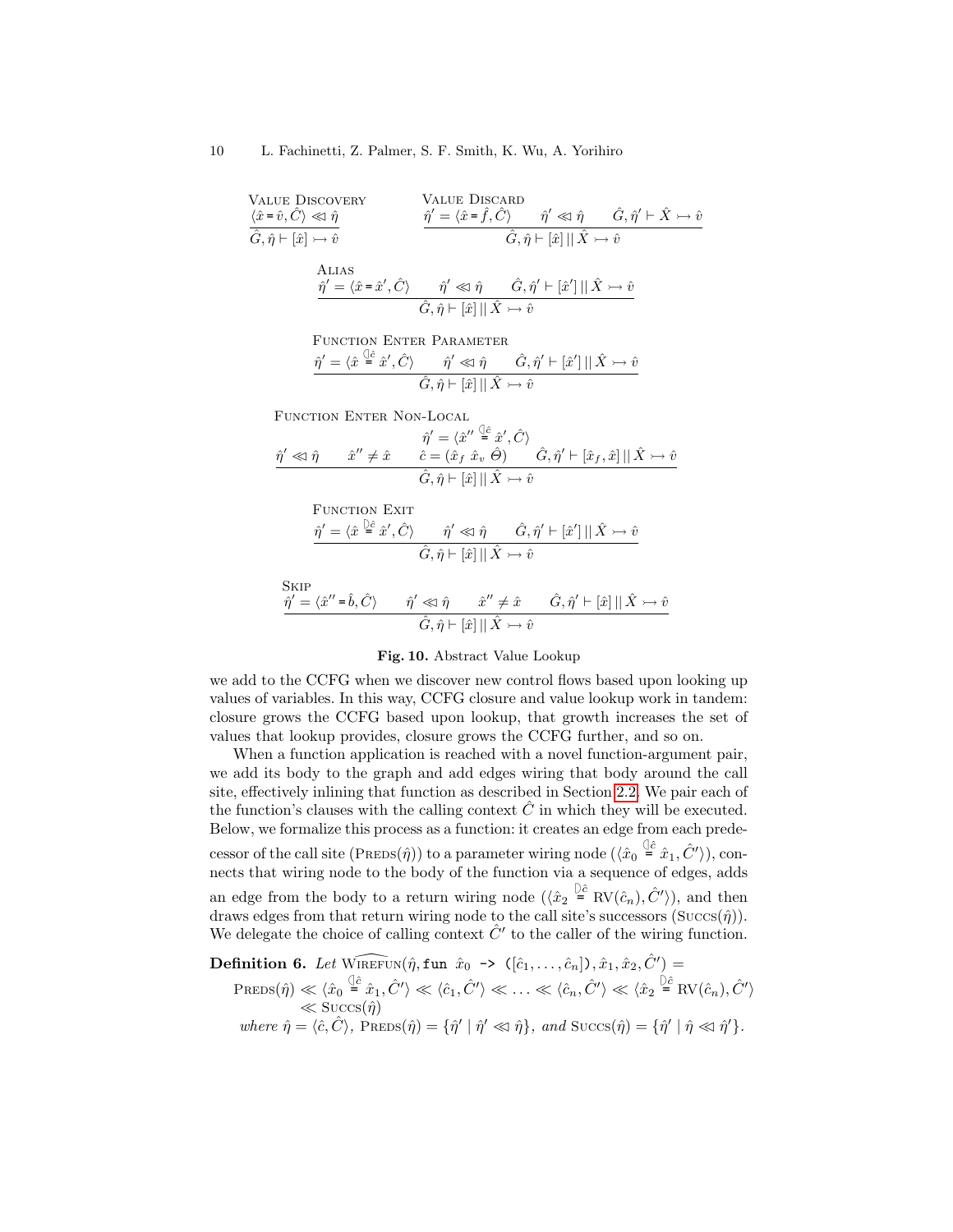We describe a call site which can be reached via a control flow from the beginning of the program (and therefore must be analyzed) as active:

**Definition 7.** The predicate  $\widehat{\mathrm{ACTVE}}$ ? ( $\hat{\eta}'$ ,  $\hat{G}$ ) holds iff path START  $\ll \hat{\eta}_1 \ll \ldots \ll$  $\hat{\eta}_n \ll \hat{\eta}'$  appears in  $\hat{G}$  such that no  $\hat{\eta}_i$  is of the form  $\langle \hat{x} = \hat{x}' \hat{x}'' \hat{\Theta}, \hat{C} \rangle$ .

We are now ready to define the closure construction.

CONTEXTUAL APPLICATION

\n
$$
\hat{\eta} = \langle \hat{c}, \hat{C} \rangle \qquad \hat{c} = (\hat{x}_1 = \hat{x}_2 \ \hat{x}_3 \ \hat{\Theta}) \qquad \text{ACTIVE?}(\hat{\eta}, \hat{G}) \qquad \hat{G}, \hat{\eta} \vdash [\hat{x}_2] \rightarrow \hat{f}
$$
\n
$$
\hat{G}, \hat{\eta} \vdash [\hat{x}_3] \rightarrow \hat{v} \qquad \hat{f} = \text{fun } \hat{x}_4 \rightarrow (\hat{e}) \qquad \text{Q} \hat{x}_4 \notin \hat{\Theta} \qquad \hat{C}' = \hat{C} \oplus \hat{c}
$$
\n
$$
\hat{G} \longrightarrow^1 \hat{G} \cup \text{WIREFUN}(\hat{\eta}, \hat{f}, \hat{x}_3, \hat{x}_1, \hat{C}')
$$

Acontextual Application

$$
\hat{\eta} = \langle \hat{c}, \hat{C} \rangle \qquad \hat{c} = (\hat{x}_1 = \hat{x}_2 \ \hat{x}_3 \ \hat{\Theta}) \qquad \widehat{\Lambda_{\text{CTIVE}}}(\hat{\eta}, \hat{G})
$$
\n
$$
\hat{G}, \hat{\eta} \vdash [\hat{x}_2] \rightarrow \hat{f} \qquad \hat{G}, \hat{\eta} \vdash [\hat{x}_3] \rightarrow \hat{v} \qquad \hat{f} = \text{fun} \ \hat{x}_4 \rightarrow (\hat{e}) \qquad \text{Q}\hat{x}_4 \in \hat{\Theta}
$$
\n
$$
\hat{G} \implies \hat{G} \cup \widehat{\text{WIREFun}}(\hat{\eta}, \hat{f}, \hat{x}_3, \hat{x}_1, \hat{C})
$$

#### <span id="page-10-1"></span>Fig. 11. Control Flow Graph Closure Construction

**Definition 8.** We define  $\hat{G} \widehat{\longrightarrow}^1 \hat{G}'$  to be the least relation satisfying the rules<br>in Figure 11, We write  $\hat{G} \leq \widehat{G}^* \hat{G}$  to denote  $\hat{G} \leq \widehat{G}^* \widehat{G}^{-1}$ in Figure [11.](#page-10-1) We write  $\hat{G}_0 \stackrel{\longrightarrow}{\longrightarrow}^* \hat{G}_n$  to denote  $\hat{G}_0 \stackrel{\longrightarrow}{\longrightarrow}^1 \ldots \stackrel{\longrightarrow}{\longrightarrow}^1 \hat{G}_n$ . We write  $\widehat{\longrightarrow}^!$  to denote the transitive closure of  $\widehat{\longrightarrow}^1$ .

To understand the rules in this definition, consider a function-argument pair at a call site. We must select a calling context  $\tilde{C}$  to ascribe to the call. The rules are otherwise similar: given an active call site for which values can be found for both the function  $(\hat{x}_2)$  and argument  $(\hat{x}_3)$ , we wire the body of the called function around the call site  $(\hat{x}_1)$  using the wiring function defined above. The only difference regards  $\hat{\Theta}$  and  $\hat{C}$ . Since the program is alphatized, all function parameters are unique, so we identify each function by its parameter  $(\hat{x}_4)$ . If the parameter appears in a call site annotation in  $\Theta$ , we do not polyinstantiate the call site (the Acontextual Application rule); if the parameter does not appear in the annotations, then we do (the Contextual Application rule).

#### 3.4 Soundness and Decidability

The Plume analysis defined above is both sound and decidable. Here, soundness means that the lookup relation  $\tilde{G}, \hat{\eta} \vdash \tilde{X} \rightarrow \hat{v}$  is always an over-approximation: if a value can exist at runtime, then the lookup relation holds for its abstract counterpart. Soundness is demonstrated in Appendix [C.1](#page-22-0) in two parts: first by showing the operational semantics in Appendix [B](#page-21-0) equivalent to a graphbased operational semantics and then by showing the Plume analysis to be an abstraction of the latter. Decidability proceeds by upper bounding the size of the CCFG and then by a counting argument. This proof appears in Appendix [C.2.](#page-23-0)

# <span id="page-10-0"></span>4 Evaluation of Precision

In this section, we evaluate the precision of the analysis techniques presented in this paper. We perform this evaluation in three parts: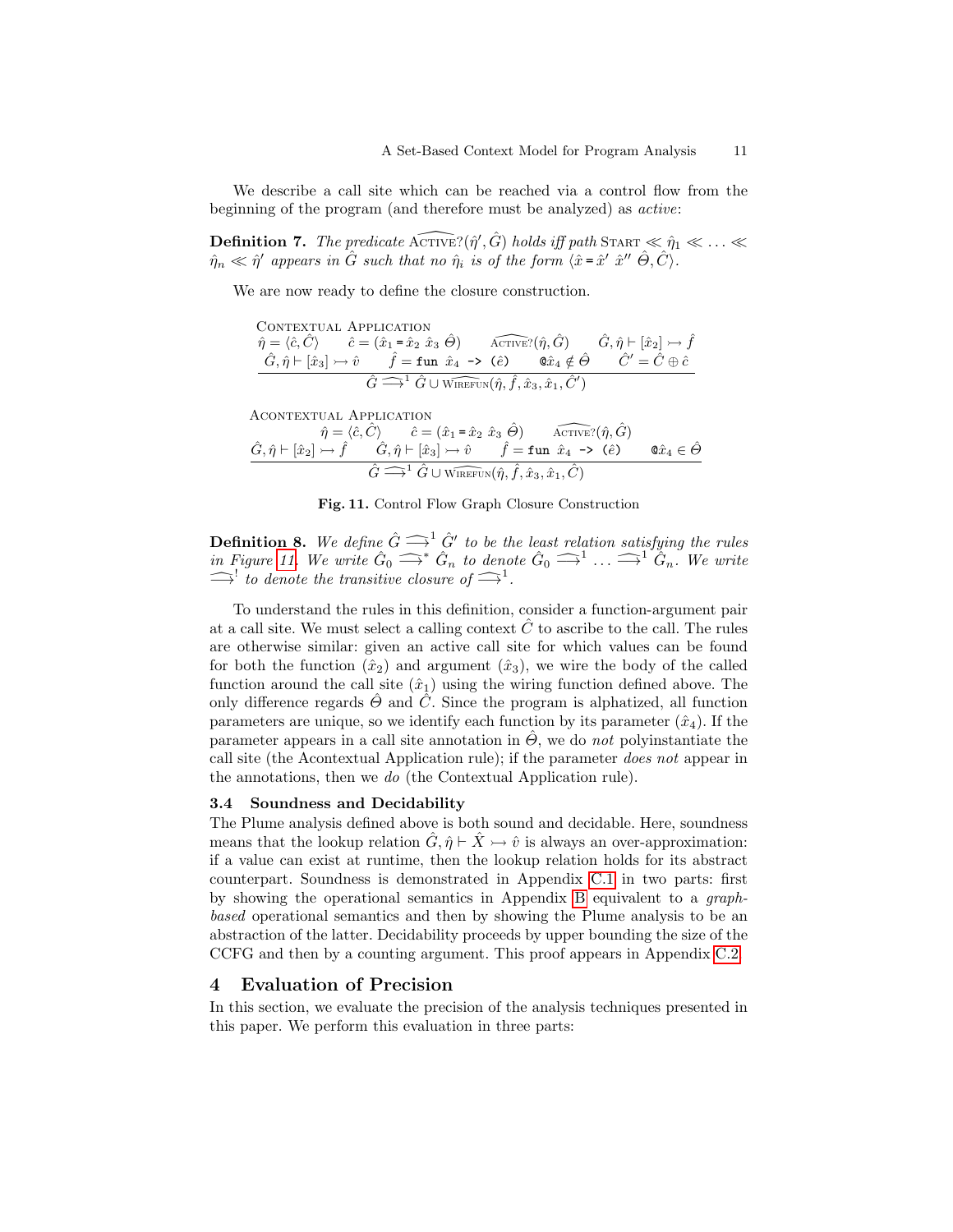- 12 L. Fachinetti, Z. Palmer, S. F. Smith, K. Wu, A. Yorihiro
- 1. We directly compare Plume to DDPA, a closely-related functional analysis.
- 2. We compare the context models  $\Sigma_k$  and  $\Sigma_{\text{Set}}$  and evaluate the precision impact of selective polyinstantiation. We do so via a reproducability experiment involving multiple functional analyses.
- 3. We consider another state-of-the-art analysis technique synchronized pushdown systems  $[34]$  — and discuss how it may apply to functional programs.

All higher-order program analyses evaluated in this section are available as supplementary material associated with this submission.

# <span id="page-11-0"></span>4.1 kPlume  $\geq kDDPA$

DDPA [\[7\]](#page-17-2), like Plume, is a demand-driven higher-order functional program analysis. Both analyses iteratively construct a CFG and use on-demand lookups rather than explicit value stores. Unlike Plume, DDPA uses an *acontextual* control flow graph (ACFG); calling contexts are represented as an extra parameter in lookup. The ACFG in DDPA is much smaller than the CCFG of Plume, but (1) the graph closure rules of DDPA perform all lookups irrespective of context and (2) the caching structures necessary to make DDPA efficient are of the same size complexity as Plume's CCFG.

Like Plume, DDPA is parametric in its context model, but DDPA is more restrictive and cannot support  $\Sigma_{\text{Set}}$ . With list-based models, the analyses are directly comparable and kPlume is *more precise* than kDDPA. Formally,

<span id="page-11-1"></span>**Theorem 1.** For any program  $\hat{e}$  and any natural number k, let G be the ACFG produced for  $\hat{e}$  by kDDPA and let G be the CCFG produced for  $\hat{e}$  by kPlume. Then, for any variable  $\hat{x}$  and program point  $\hat{c}$  in  $\hat{e}$ , every value produced by lookup on  $\hat{G}$  in kPlume is also produced by lookup on  $\dot{G}$  in kDDPA.

For space, the proof of this Theorem appears in Appendix [C.3.](#page-25-1) As kPlume subsumes kDDPA, we elide kDDPA from the remainder of this discussion.

### 4.2 Comparing Context Models

We now focus not on Plume or any one analysis but instead upon the effect that context models and selective polyinstantiation have on functional program analyses in general. We cannot simply compare two analyses: it would be unclear how the choice of analysis affected the result. We cannot even do so while holding the rest of the analysis theory constant (e.g. comparing kPlume vs. SetPlume) as the results may only pertain to the theory in question (e.g. Plume).

To draw conclusions about context sensitivity models independent of the program analysis, we examine the reproducibility of changes as the program analysis itself is varied. We compare pairs of program analysis from a variety of analysis families; each analysis in a pair differs from its counterpart only by context sensitivity model, while each pair differs from the other pairs significantly. We contend that, if changing the context sensitivity model of an analysis produces an effect which is consistent across all pairs, it is reasonable to ascribe this effect to the context model rather than to the program analyses. This conclusion is more reliable the larger the differences are between the analysis families. We therefore conduct our experiments on the following families of program analyses: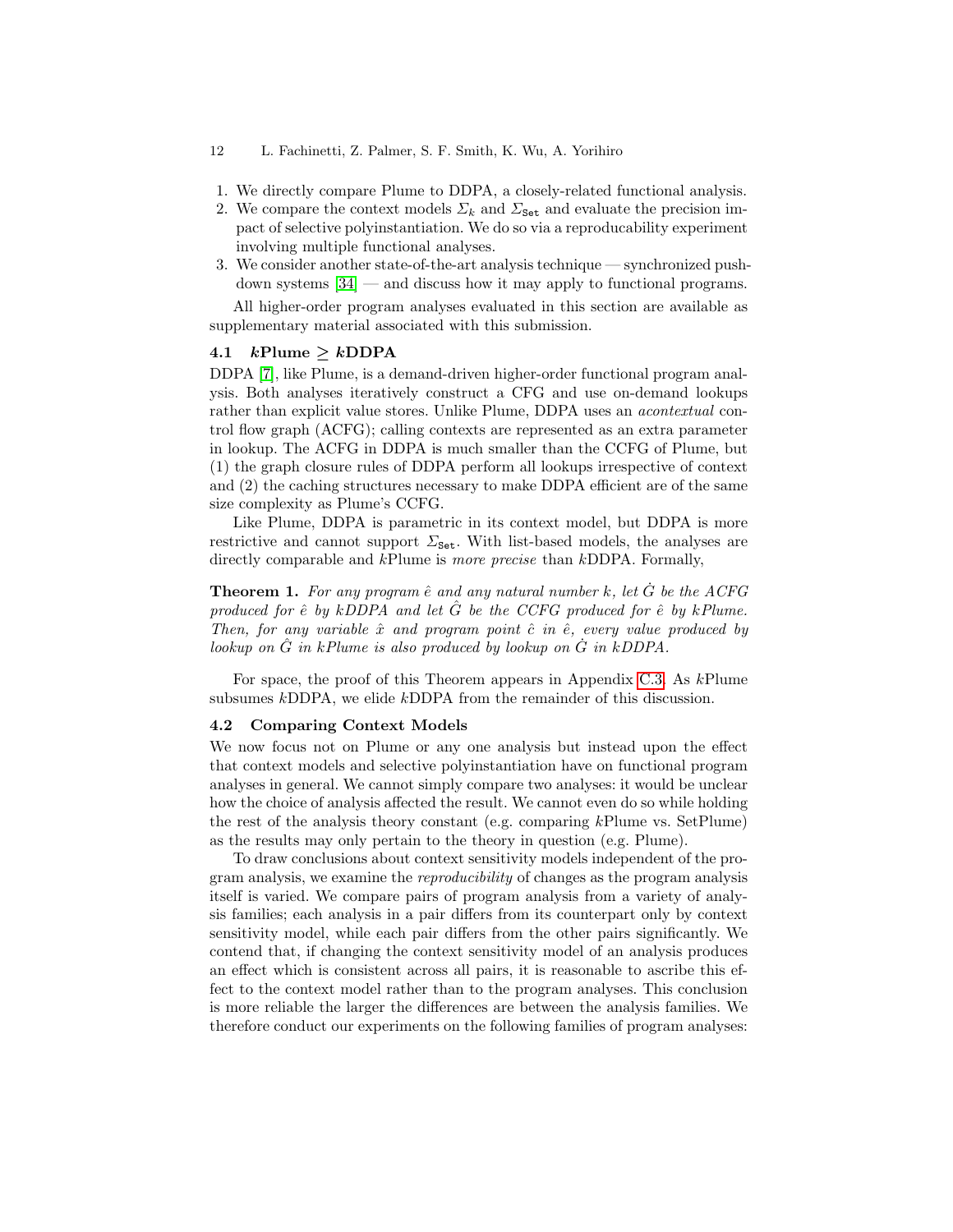- Plume, the demand-driven functional program analysis family in this paper.
- ADI, a state-of-the-art forward functional program analysis family [\[5\]](#page-17-0).
- mADI, a modification of [\[5\]](#page-17-0) using techniques from  $mCFA$  [\[24\]](#page-18-12) to more closely match object-oriented program analysis behavior.

We chose ADI to represent a series of higher-order program analyses that include P4F [\[12\]](#page-18-4), AAC [\[19\]](#page-18-2), PDCFA [\[18\]](#page-18-3), CFA2 [\[39\]](#page-19-2), and others. ADI is the most recent of the series and its precision is the state-of-the-art. ADI's reference implementation does not include a notion of context sensitivity so, for these experiments, we use a purpose-built implementation of ADI over the same ANF language used by Plume. This artifact yields two analyses, kADI and SetADI, with context sensitivity models identical to kPlume and SetPlume.

We also modified ADI to produce an analysis family called mADI that models the precision of object-oriented CFA-based analyses [\[24\]](#page-18-12). The main distinction is in how non-local variables are handled when constructing a closure: ADI stores a reference to the non-local while mADI stores a fresh copy of its value. As a result, mADI is less precise than ADI but more performant. mADI is to ADI what mCFA [\[24\]](#page-18-12) is to kCFA. Just as with ADI, we define two variants of mADI with different context models: kmADI uses  $\Sigma_k$  and SetmADI uses  $\Sigma_{\texttt{Set}}$ . (Note that the ADI paper [\[5\]](#page-17-0) only used a list model).

Functional Test Cases Presently, no standard suite of functional precision benchmarks exist. For this experiment, we developed a series of small programs which are representative of common functional programming patterns:

- rec-ident, two calls to a recursive identity function. This function recurses, decrementing a counter to zero, and then returns its argument. It is called once with an integer and again with a boolean.
- list-2map, which generates an integer list in a loop and then maps over that list twice. The first mapper is (+1); the second mapper is (==0).
- nest-pairmap, which uses a homogeneous pair mapping function to increment the elements of a pair (as in: pairmap (pairmap inc) $((0,1),(1,0))$  or to convert them to boolean values.
- $-$  foldl-2L2F, which performs two left folds on two distinct lists. The first list (of integers) is summed; the second list (of booleans) is "and-ed".
- $-$  foldl-2L1F, which generates the same lists as foldl-2L2F using a single mapping function with case analysis.
- $-$  foldl-1L2F, which folds over a single list of integers twice. The first fold sums the list; the second fold produces true iff the list contains no zeroes.

Each of the tests above calls a function on two types of primitive data: integers and booleans. For each of the above programs, we ran each analysis both with selective polyinstantiation annotations and without them.  $(k$ -limited analyses without selective polyinstantiation are presented here for completeness but are not representative of the state of the art.) A test passes if the analysis can distinguish integers from booleans in every case.

For analyses not using k-cutoff models, we indicate whether the test passed (denoted  $\checkmark$ ) or failed (denoted  $\checkmark$ ) by the above criteria. For analyses using kcutoff models, we give the minimum value of k necessary for the test to pass (or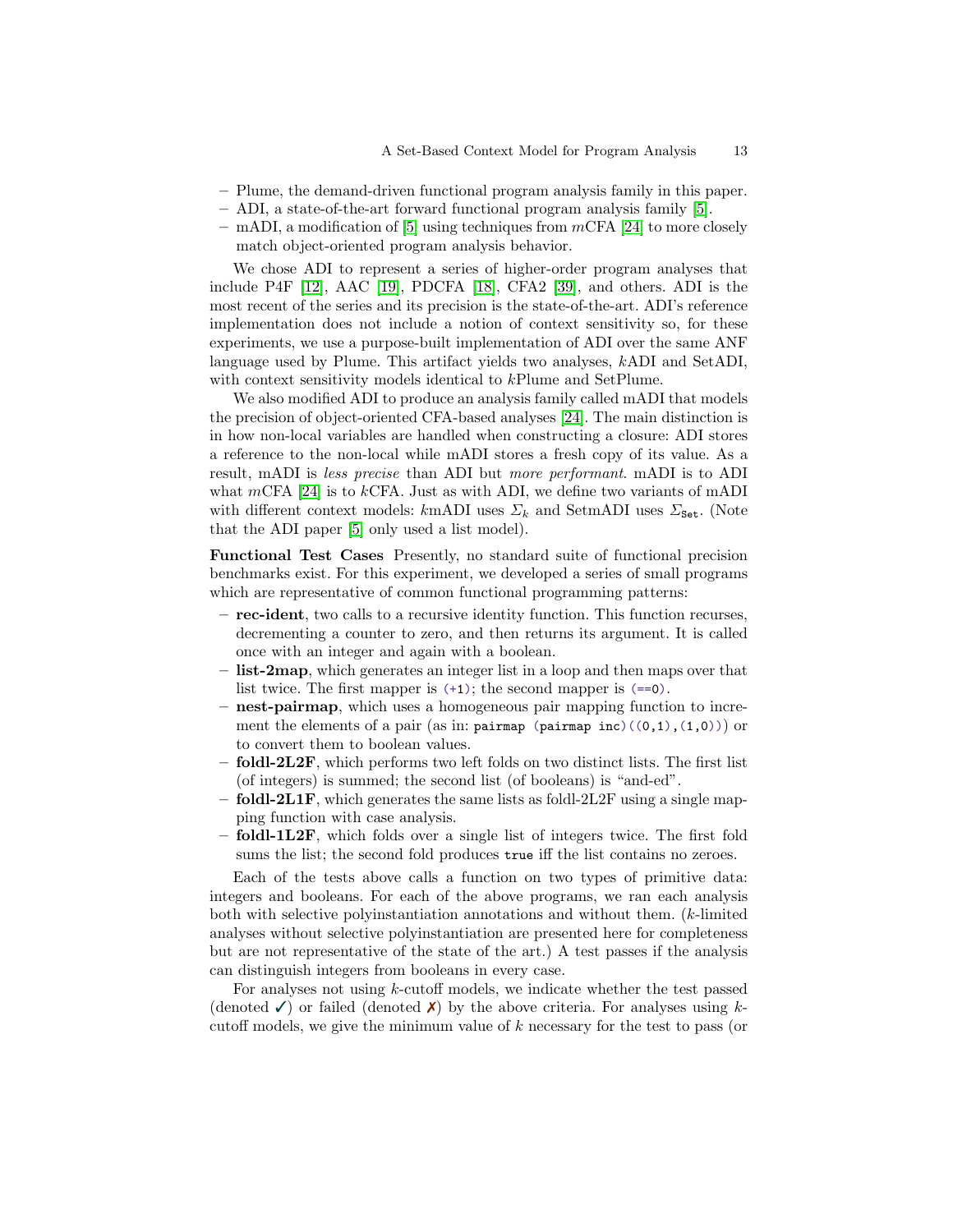$\lambda$  if no such k exists). In real programs, the two function calls to be distinguished do not necessarily appear side by side. To simulate this, we  $\eta$ -converted the two call sites some number of times  $d$ ; thus,  $d$  appears in the results in places where the number of  $\eta$  conversions affects the choice of k.

| Analysis     |            | kPlume                 | SetPlume |    | kADI       |       | SetADI       |    |       | kmADI | Setm         |    | Boomerang | SEDS<br>B <sub>mg</sub> |
|--------------|------------|------------------------|----------|----|------------|-------|--------------|----|-------|-------|--------------|----|-----------|-------------------------|
| Annot.?      | <b>ves</b> | $\mathbf{n}\mathbf{o}$ | yes      | no | <b>ves</b> | no    | yes          | no | yes   | no    | yes          | no | n/a       | n/a                     |
| rec-ident    | $1+d$      |                        |          |    | $1+d$      | Х     |              |    | $1+d$ | Х     |              |    |           |                         |
| $list-2map$  | $2+d$      | X                      |          |    | $2+d$      | X     | √            |    | $2+d$ | X     |              |    |           | X                       |
| nest-pairmap | $3+d$      | $3+d$                  | Х        | Х  | $3+d$      | $3+d$ | X            | X  | $3+d$ | $3+d$ | X            | X  | X         | X                       |
| $foldl-2L2F$ | $2+d$      | Х                      |          |    | $2+d$      | Х     | √            | J  | $2+d$ | X     | $\checkmark$ |    |           | X                       |
| $foldl-2L1F$ | $2+d$      | X                      |          |    | $2+d$      | Х     | $\checkmark$ | √  | $2+d$ | X     |              |    |           | X                       |
| $foldI-1L2F$ | $2+d$      | v                      |          |    | $2+d$      | Х     |              |    | $2+d$ | X     |              |    |           | Х                       |

<span id="page-13-0"></span>Fig. 12. Precision of Analyses on Functional Test Cases

<span id="page-13-1"></span>Functional Test Results The results of our experiments appear in Figure [12.](#page-13-0) (Note that Boomerang and Boomerang SPDS analyses are not list-vs-set and are discussed below.) Some clear patterns emerge from these results.

First and foremost: the differences between the  $\Sigma_k$  and  $\Sigma_{\text{Set}}$  context models are reproducible across all three analysis families. Each family's four-column group is identical. This degree of similarity suggests that the change in behavior is, in fact, due to the context model.

Second: selective polyinstantiation had no impact on the precision of  $\Sigma_{\text{Set}}$ . This is intuitive as these functions do not exhibit polymorphic recursion. In agreement with previous work [\[16\]](#page-18-6), selective polyinstantiation *improved* the  $\Sigma_k$ analyses. This is because  $\Sigma_k$  may lose information on polyinstantiation;  $\Sigma_{\text{Set}}$ does not.

Third:  $\Sigma_{\text{Set}}$  fails on nest-pairmap. In this example,  $\Sigma_k$  requried three call sites worth of context: one for the outer pairmap call, one for the inner pairmap call (which served as the outer call's mapping function), and one to call the element mapping function itself. Because this test was not recursive, no annotations were present.  $\Sigma_{\text{Set}}$  failed on this example because it conflated the calls to the two mappers (the inner pairmap function and the element mapper), as they occurred at the same call site (within pairmap itself).  $\Sigma_k$  succeeded here because it admits duplicate call sites in its contexts.

In conclusion, the precisions of  $\Sigma_{\text{Set}}$  and  $\Sigma_k$  are incomparable: each has advantages over the other.  $\Sigma_{\text{Set}}$  succeeds unconditionally in most cases; selective polyinstantiation merely improves performance.  $\Sigma_k$  without selective polyinstantiation unsurprisingly fails in all recursive cases; with selective polyinstantiation, it suceeds on every case (including pairmap). But annotated  $\Sigma_k$  is still fragile because  $k$  must be large enough to accommodate  $d$ , the number of polyinstantiations between the two calls' nearest ancestor, which cannot be determined at analysis time.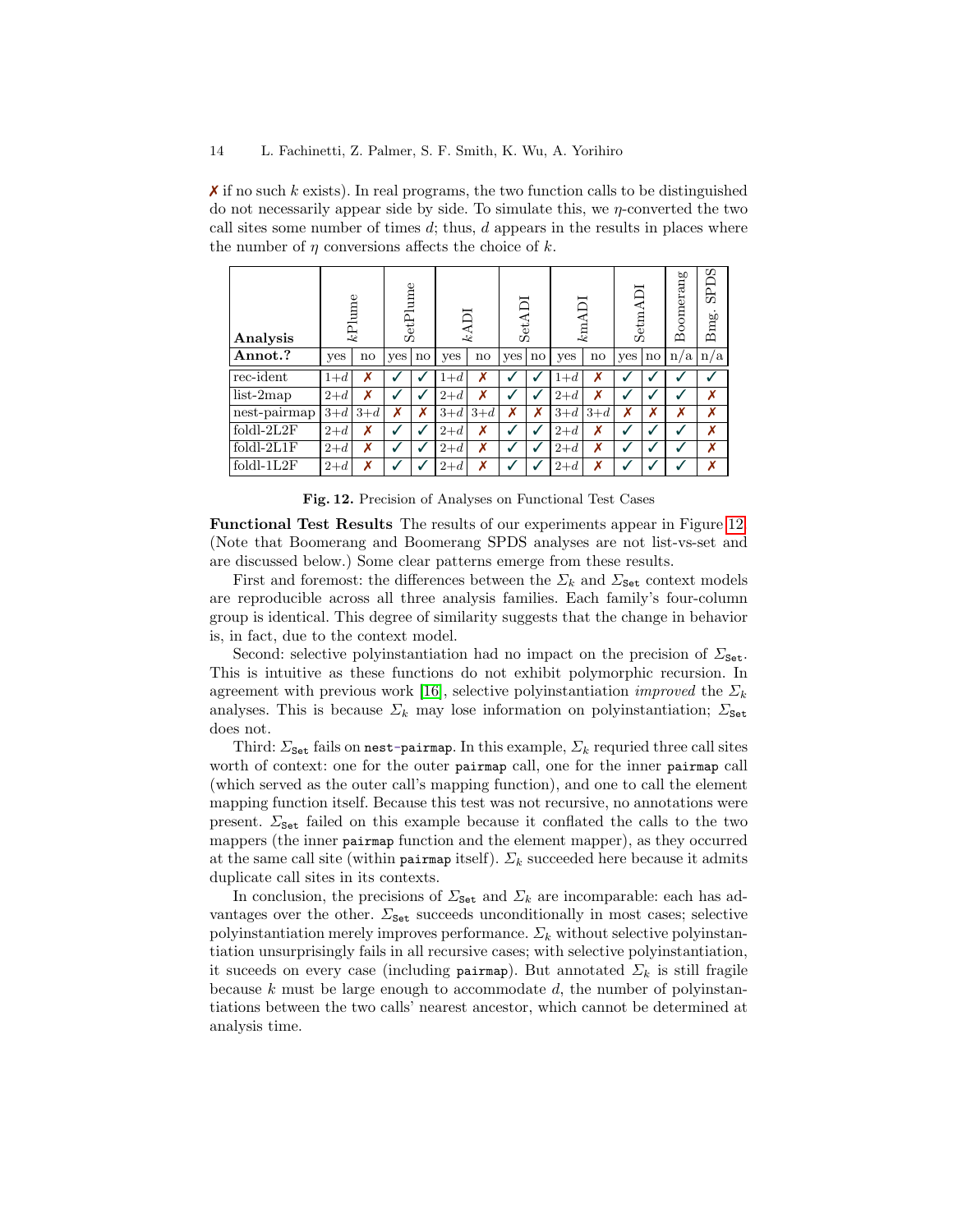#### <span id="page-14-0"></span>4.3 Synchronized Pushdown Systems

Two types of precision are key to higher-order program analyses: context sensitivity (specifically with respect to interprocedural control flow) and so-called "field sensitivity" or "structure-transmitted data dependence" (such as which values were stored in a particular record or object field). Any analysis with perfect precision in both of these forms is known to be undecidable [\[29\]](#page-18-0), so program analyses must decide which concessions to make. In SetPlume, for instance, context sensitivity is approximated with a set while field sensitivity is handled by the variable lookup stack  $\hat{X}$ , which is represented by the stack of a pushdown automaton in our implementation and not approximated.

Boomerang SPDS [\[34\]](#page-18-11) uses a synchronized pushdown system: both context and field sensitivity are represented without approximation but in separate pushdown automata. Boomerang SPDS's separation of these concerns showed promise but functional programs rely upon the interplay between control and data flow, so we chose to run the examples from the previous section on these two analyses to investigate their precision on common functional-style code.

The Boomerang analysis family artifacts perform analysis of at-scale Java programs and not our ANF grammar, so we translated each of our examples by hand. These translations attempt to preserve the control flow of the original program while minimizing the number of program points introduced.

Our results from running these experiments appears in the rightmost two columns of Figure [12](#page-13-0) above. The original Boomerang analysis bears a striking resemblance to the behavior of set-based context models on these examples. Boomerang SPDS, on the other hand, failed on every example except for recident. This is unsurprising in retrospect: Boomerang SPDS intentionally disregards interactions between interprocedural calls and structured data flow. This interaction does not appear in rec-ident (as there is no structured data) but is critical in every other example; indeed, that type of interaction is common in functional programs and in related higher-order object-oriented design patterns such as the Visitor Pattern. Contrary to suppositions in the SPDS paper [\[34\]](#page-18-11), these results suggest that the SPDS technique is not appropriate for higher-order programming patterns in functional languages.

# 4.4 Threats to Validity

Test cases. There does not presently exist a standard functional test suite for analysis precision. The test cases presented here represent common functional programming patterns but are not numerous or complete.

Translations. The conclusions regarding the Boomerang family of analyses rely upon translations of functional programming idioms to Java. We only make claims regarding the Boomerang analysis technique with respect to existing functional programming languages and not with respect to the object-oriented languages for which those analyses were designed.

# <span id="page-14-1"></span>5 Summary of Performance

We subjected the analysis techniques in this paper to two forms of preliminary performance experiments: one which used typical functional microbenchmarks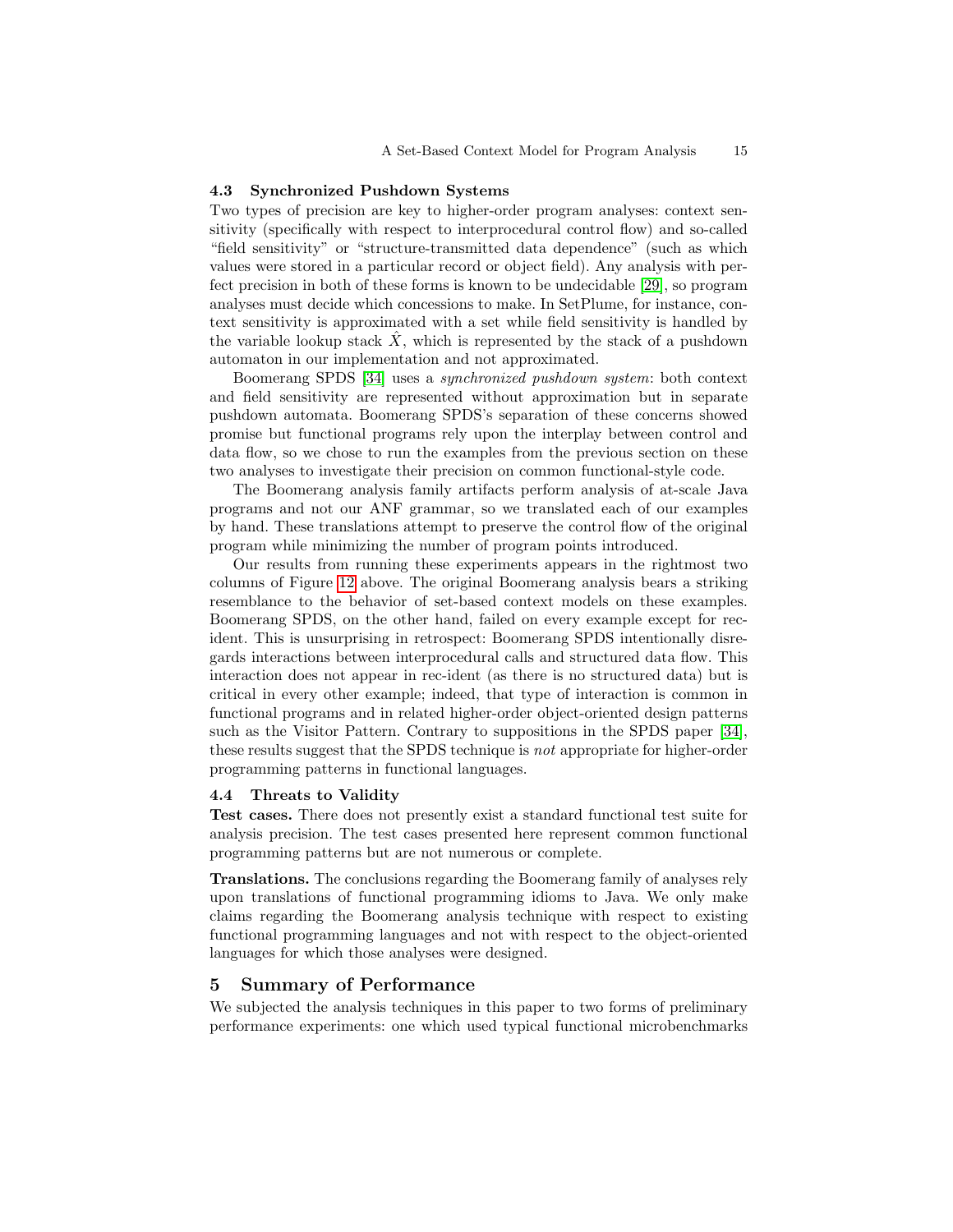from previous work [\[12\]](#page-18-4) and another which used pumped versions of pathological patterns to simulate use at scale. We leave experiments on programs from the wild to future work. The details of these experiments appear in Appendix [D](#page-25-0) for reasons of space; we summarize them here.

We applied each of SetPlume, kPlume, P4F [\[12\]](#page-18-4), and Boomerang SPDS to each microbenchmark; kPlume is most similar to SetPlume and so most directly demonstrates the impact of  $\Sigma_{\text{Set}}$ . P4F and Boomerang SPDS are recent state-ofthe-art analyses. We used P4F in lieu of 1ADI as they are theoretically similar and the P4F artifact has been used in previously published benchmarks.

SetPlume performs comparably or favorably to the other analyses in the microbenchmarks and pumped examples with one significant exception: a regular expression matching program. This program makes use of continuation passing, effectively hiding self-reference from our annotator and thus preventing selective polyinstantiation from occurring. In the remaining cases, SetPlume performs well; indeed, in the analysis of a brute-force SAT solving program, SetPlume completes the analysis while both P4F and Boomerang SPDS trigger thirtyminute timeouts. While more thorough and realistic benchmarks remain to be conducted, we conclude that set-based context models with selective polyinstantiation show promise as a practical tradeoff between precision and performance.

# <span id="page-15-0"></span>6 Related Work

# 6.1 Context Models

The higher-order program analysis community has long known that, in practice, the widely-used kCFA context model [\[33,](#page-18-1)[38](#page-19-1)[,19,](#page-18-2)[18,](#page-18-3)[12](#page-18-4)[,5,](#page-17-0)[23,](#page-18-5)[39\]](#page-19-2) is imprecise and slow [\[39,](#page-19-2) p.25], issues that have been the biggest impediments in the adoption of higher-order analyses. The closest to a systematic study of context models in the higher-order analysis literature is Allocation Characterizes Polyvariance [\[11\]](#page-18-22), but the main intent of that paper is to identify a layer of abstraction between context models (what they call polyvariance techniques) and the AAM [\[38\]](#page-19-1) underlying analysis technique; the paper is not concerned with *evaluating* the context models empirically to determine how tractable they are in practice.

Object-oriented analysis research has explored the choice of context model further. Recent efforts have explored how to avoid polyinstantiation [\[16,](#page-18-6)[37\]](#page-19-3) and how to vary polyvariance models within a singe analysis run [\[22,](#page-18-7)[21,](#page-18-8)[17\]](#page-18-9). These analyses are still brittle in a way, as polyinstantiating a saturated context still loses information. However, they preserve the ordered property of k-cutoff models and so can often correctly handle the pairmap example in Section [4.2.](#page-13-1)

Other context models have been explored for object-oriented analyses, both in theory [\[2\]](#page-17-5) and in practice [\[20,](#page-18-23)[25,](#page-18-24)[4\]](#page-17-6). The experiments in these papers confirm the weaknesses of the k-limited context models and point at better alternatives, including a context model based on the arguments of a method call (the Cartesian Product Algorithm [\[1\]](#page-17-7)), and a context model based on the object whose method is called (termed object sensitivity [\[25\]](#page-18-24)).

 $mCFA$  [\[24\]](#page-18-12) simulates running  $kCFA$  in an object-oriented program.  $mCFA$ inspired the mADI analysis we used in our evaluation (Section [4\)](#page-10-0).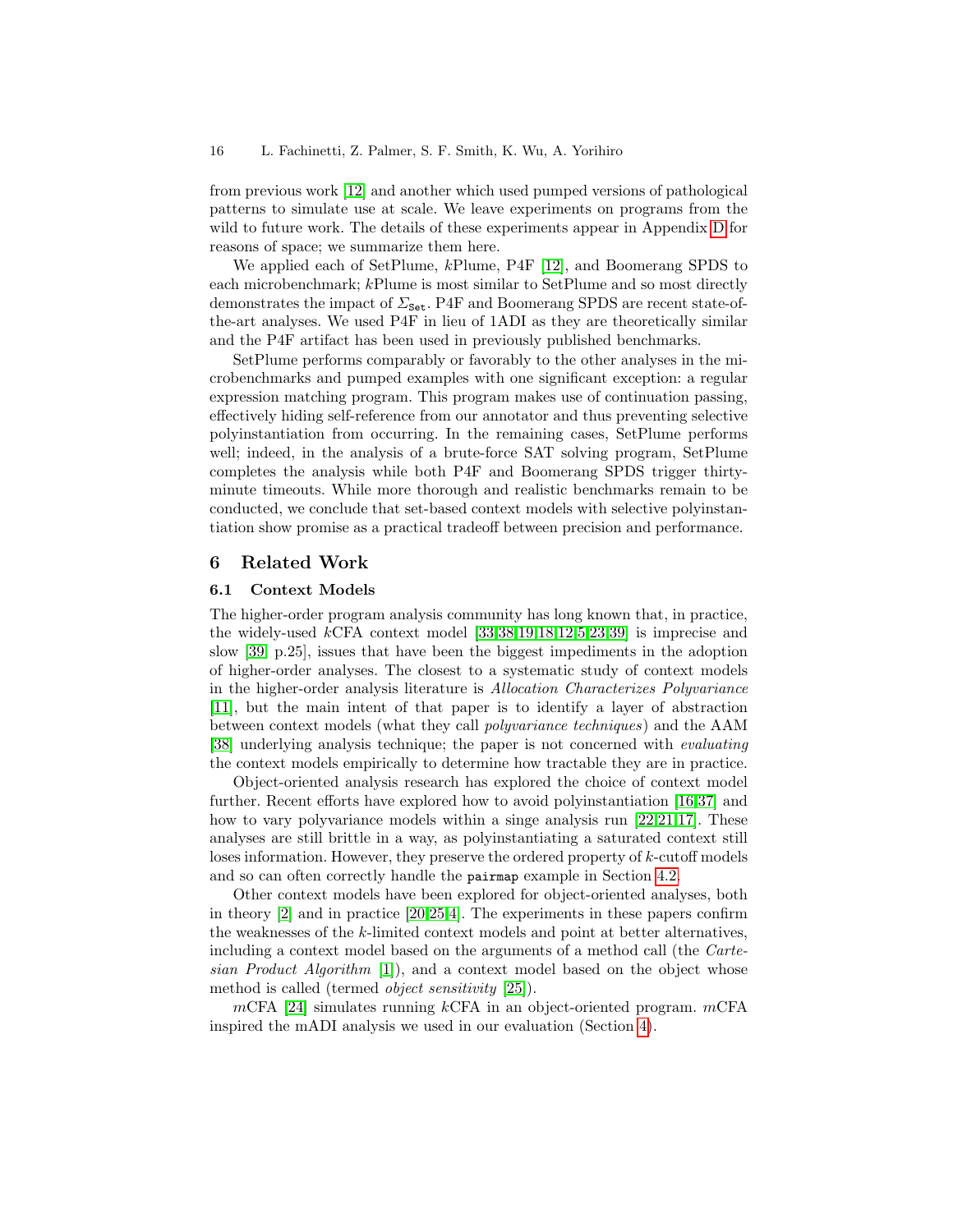To the best of our knowledge the set-based context model introduced in this paper is novel in the literature of both higher-order and object-oriented analysis.

#### 6.2 Selective Polyinstantiation

As mentioned in Section [2.4,](#page-5-0) selective polyinstantiation is most similar to context tunneling [\[16\]](#page-18-6). It also bears some resemblance to to Polymorphic Splitting [\[40\]](#page-19-5). Both selective polyinstantiation and polymorphic splitting involve annotating the analyzed program to direct decisions on polymorphism. In selective polyinstantiation, the annotations occur at call sites and indicate functions for which the analysis *should not* be polymorphic. In polymorphic splitting, by contrast, the annotations occur at function definitions and indicate where the analysis should be polymorphic. The selective polyinstantiation technique prevents building spurious contexts and can be adapted to other underlying analysis techniques. Polymorphic splitting is an analysis technique in and of itself.

# 6.3 Analysis Techniques

DDPA. DDPA [\[7\]](#page-17-2) is an ancestor of Plume. The difference between Plume and DDPA is in how they handle context: Plumes' context is stored in the CCFG while DDPA's context is reconstructed during lookup. This has two consequences. First, all Plume lookups include context, making Plume more precise than DDPA (Section [4.1\)](#page-11-0). Second, because Plume does not reconstruct contexts, it is more permissive than DDPA and allows set-based models to be defined.

Demand CFA. Beyond DDPA, the technique closest to Plume is Demand CFA [\[10\]](#page-18-25). Plume has the advantage of context sensitivity while Demand CFA does not. However, Plume builds a full CCFG to answer localized lookups; Demand CFA may need to construct only a small part of the CFG for some lookups. Other Higher-Order Analysis Techniques. Unlike most other higher-order analysis techniques [\[33,](#page-18-1)[24,](#page-18-12)[38](#page-19-1)[,19,](#page-18-2)[18,](#page-18-3)[12](#page-18-4)[,5,](#page-17-0)[23,](#page-18-5)[39\]](#page-19-2), Plume does not maintain an abstraction of the heap (sometimes also called a store elsewhere in the literature); Plume reconstructs only the relevant parts of the heap on demand with a lookup function over the CFG. Some other higher-order analysis techniques feature something called a pushdown abstraction, which yields perfect call–return alignment [\[39](#page-19-2)[,18,](#page-18-3)[19,](#page-18-2)[12\]](#page-18-4) (though not perfect context sensitivity), but Plume only aligns calls and returns up to the precision of its context model.

Boomerang. The Boomerang family of analyses consists of two object-oriented alias analyses for Java: the original Boomerang [\[35\]](#page-19-4) and the recently-defined "synchronized pushdown system" variant [\[34\]](#page-18-11) called Boomerang SPDS. These analyses do not model context sensitivity using a model of the form  $\Sigma$ . The Boomerang analysis computes control flow in tandem with IFDS [\[30\]](#page-18-13) and uses additional iterations to address non-distributive flow problems; Boomerang SPDS instead models control flow using a pushdown system which is intentionally separated from the modeling of field-sensitive data flow. The SPDS technique is not specific to Boomerang; it has been applied to the IDEal taint analysis [\[36\]](#page-19-6) and has shown promise as a performance improvement there. All evaluations of these theories prior to this paper have been on traditional object-oriented code.

Other Object-Oriented Analysis Techniques. The idea of reconstructing the heap on demand was inspired by first-order demand-driven CFL-reachability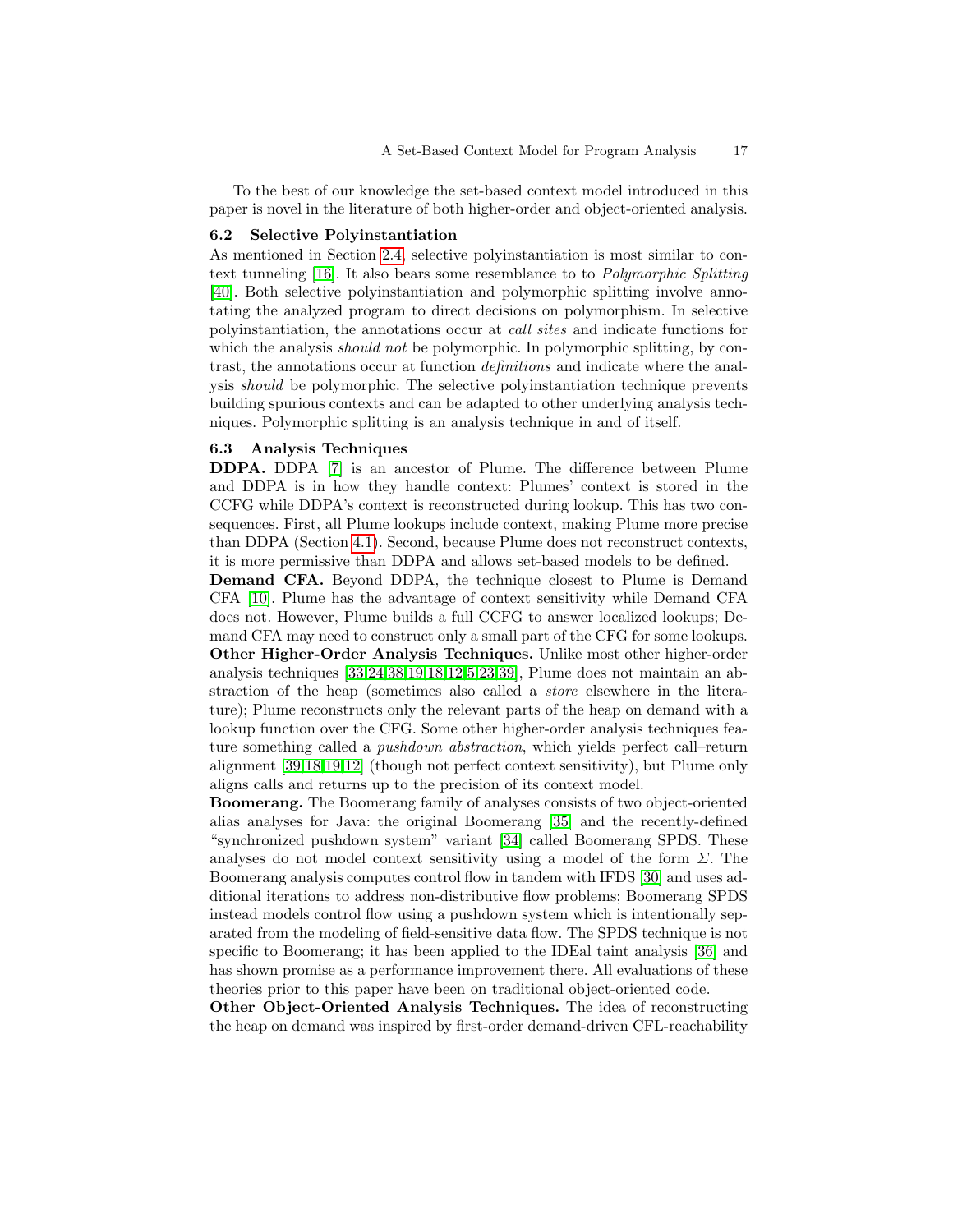analyses [\[30\]](#page-18-13), and DDPA was the first analysis to bring this technique to a higher-order setting. The primary challenge of that setting is the interdependence between control-flow and data-flow: no CFG is available a priori and so one must be built as the analysis proceeds. Another challenge is lookup of closure-captured variables: previous attempts to bring the technique to a higher-order setting [\[9\]](#page-18-19) lost precision in those cases, but Plume and DDPA are both able to preserve precision by performing a series of subordinate lookups.

Recent analyses based on linear conjunctive language (LCL) reachability [\[41\]](#page-19-0) bear some resemblance to Plume in that they reduce lookup to an automaton reachability question. While Plume is related to CFL reachability analyses [\[30\]](#page-18-13), this recent work reduces to the undecidable problem of LCL reachability and then uses a computable approximation algorithm. Both classes of analysis approach context- and field-sensitivity as an approximation of reachability on a two-stack pushdown automaton; one avenue of future work is to determine if LCL reachability can be applied to Plume-style analyses.

# <span id="page-17-4"></span>7 Conclusions

This paper introduced set-based context sensitivity. This addresses the weakness of  $k$ -limiting models – that polyinstantiation can cause information loss – without compromising field sensitivity or separating it into a distinct problem. To make set-based models practical, we applied selective polyinstantiation, an adaptation of techniques used in k-limiting model research. This technique prevents recursive functions from triggering the worst case performance of the set-based model.

To demonstrate the viability of these techniques, we have formally defined Plume, a demand-driven higher-order program analysis which supports them, and implemented several analysis artifacts. Our experiments show that, for representative functional examples, several set-based, selectively polyinstantiated analyses are superior in precision to their k-cutoff counterparts. We have also demonstrated that analyses using these techniques yield performance comparable with state-of-the-art analyses on typical functional benchmarks.

# References

- <span id="page-17-7"></span>1. Agesen, O.: The cartesian product algorithm: Simple and precise type inference of parametric polymorphism. ECOOP (1995)
- <span id="page-17-5"></span>2. Besson, F.: CPA beats ∞-CFA. In: Proceedings of the 11th International Workshop on Formal Techniques for Java-like Programs (2009)
- <span id="page-17-8"></span>3. Bouajjani, A., Esparza, J., Maler, O.: Reachability analysis of pushdown automata: Application to model-checking. CONCUR (1997)
- <span id="page-17-6"></span>4. Bravenboer, M., Smaragdakis, Y.: Strictly declarative specification of sophisticated points-to analyses. OOPSLA (2009)
- <span id="page-17-0"></span>5. Darais, D., Labich, N., Nguyen, P.C., Horn, D.V.: Abstracting definitional interpreters. CoRR (2017)
- <span id="page-17-1"></span>6. Duesterwald, E., Gupta, R., Soffa, M.L.: A practical framework for demand-driven interprocedural data flow analysis. TOPLAS (6) (1997)
- <span id="page-17-2"></span>7. Facchinetti, L., Palmer, Z., Smith, S.: Higher-order demand-driven program analysis. TOPLAS (2019)
- <span id="page-17-3"></span>8. Facchinetti, L., Palmer, Z., Smith, S.F.: Relative store fragments for singleton abstraction. In: Static Analysis (2017)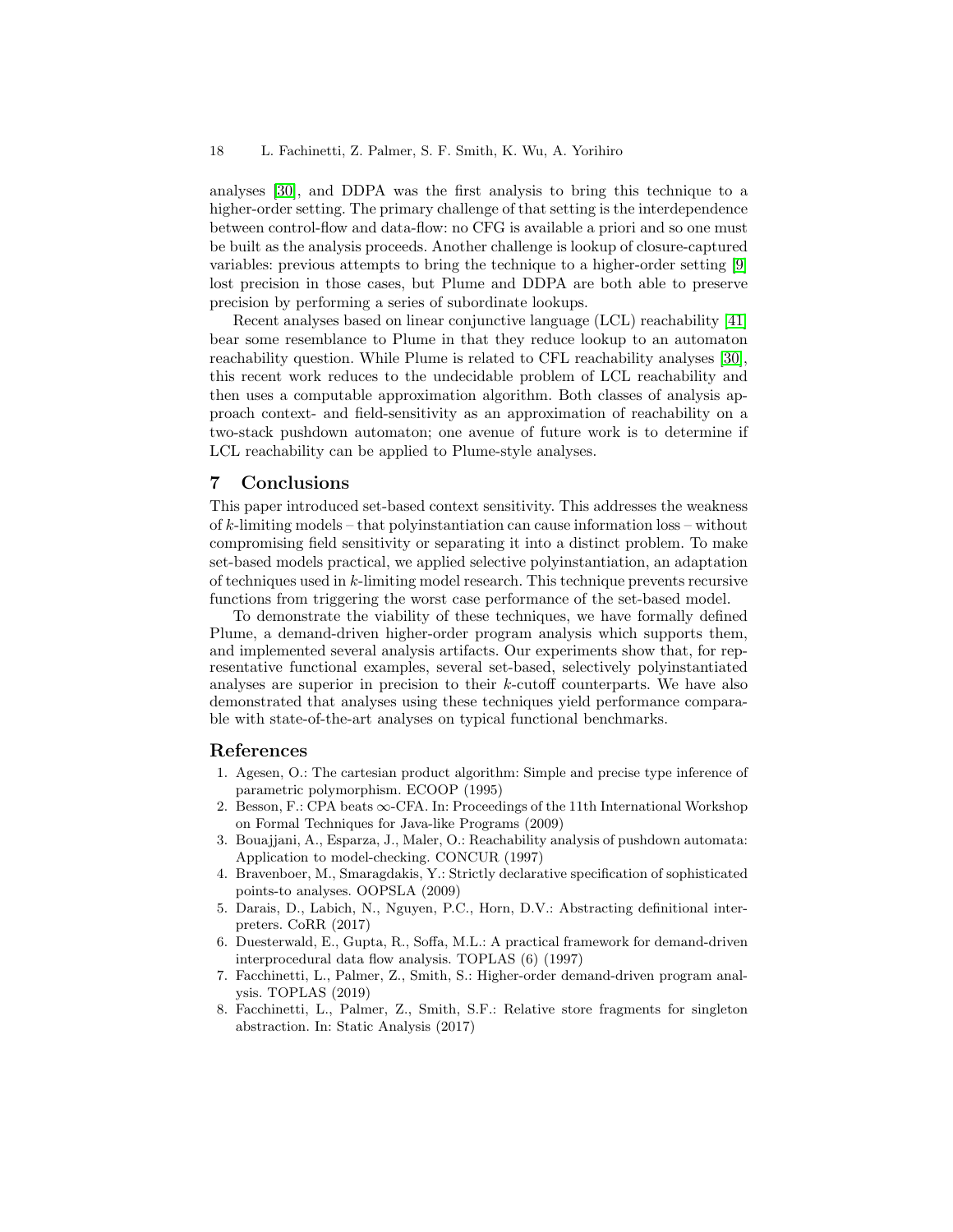- <span id="page-18-19"></span>9. Fähndrich, M., Rehof, J., Das, M.: Scalable context-sensitive flow analysis using instantiation constraints. PLDI (2000)
- <span id="page-18-25"></span>10. Germane, K., McCarthy, J., Adams, M.D., Might, M.: Demand control-flow analysis. In: VMCAI. Lecture Notes in Computer Science (2019)
- <span id="page-18-22"></span>11. Gilray, T., Adams, M.D., Might, M.: Allocation characterizes polyvariance: A unified methodology for polyvariant control-flow analysis. ICFP (2016)
- <span id="page-18-4"></span>12. Gilray, T., Lyde, S., Adams, M.D., Might, M., Van Horn, D.: Pushdown controlflow analysis for free. POPL (2016)
- <span id="page-18-18"></span>13. Heintze, N., Tardieu, O.: Demand-driven pointer analysis. PLDI (2001)
- <span id="page-18-21"></span>14. Henglein, F.: Type inference with polymorphic recursion. TOPLAS (2) (1993)
- <span id="page-18-14"></span>15. Horwitz, S., Reps, T., Sagiv, M.: Demand interprocedural dataflow analysis. SIG-SOFT (1995)
- <span id="page-18-6"></span>16. Jeon, M., Jeong, S., Oh, H.: Precise and scalable points-to analysis via data-driven context tunneling. Proc. ACM Program. Lang. (OOPSLA) (2018)
- <span id="page-18-9"></span>17. Jeong, S., Jeon, M., Cha, S., Oh, H.: Data-driven context-sensitivity for points-to analysis (OOPSLA) (2017)
- <span id="page-18-3"></span>18. Johnson, J.I., Sergey, I., Earl, C., Might, M., Van Horn, D.: Pushdown flow analysis with abstract garbage collection. JFP (2-3) (2014)
- <span id="page-18-2"></span>19. Johnson, J.I., Van Horn, D.: Abstracting abstract control. In: DLS (2014)
- <span id="page-18-23"></span>20. Lhoták, O., Hendren, L.: Evaluating the benefits of context-sensitive points-to analysis using a bdd-based implementation. TOSEM (1) (2008)
- <span id="page-18-8"></span>21. Li, Y., Tan, T., Møller, A., Smaragdakis, Y.: Precision-guided context sensitivity for pointer analysis. Proc. ACM Program. Lang. (OOPSLA) (2018)
- <span id="page-18-7"></span>22. Li, Y., Tan, T., Møller, A., Smaragdakis, Y.: Scalability-first pointer analysis with self-tuning context-sensitivity. In: Proceedings of the 2018 26th ACM Joint Meeting on European Software Engineering Conference and Symposium on the Foundations of Software Engineering. ESEC/FSE 2018 (2018)
- <span id="page-18-5"></span>23. Might, M.: Environment Analysis of Higher-order Languages. Ph.D. thesis (2007), aAI3271560
- <span id="page-18-12"></span>24. Might, M., Smaragdakis, Y., Van Horn, D.: Resolving and exploiting the k-cfa paradox: Illuminating functional vs. object-oriented program analysis. PLDI (2010)
- <span id="page-18-24"></span>25. Milanova, A., Rountev, A., Ryder, B.G.: Parameterized object sensitivity for points-to analysis for java. TOSEM (1) (2005)
- <span id="page-18-10"></span>26. Okhotin, A.: Conjunctive grammars. Journal of Automata, Languages and Combinatorics (2001)
- <span id="page-18-20"></span>27. Rehof, J., Fähndrich, M.: Type-base flow analysis: From polymorphic subtyping to CFL-reachability. POPL (2001)
- <span id="page-18-15"></span>28. Reps, T.: Shape analysis as a generalized path problem. PEPM (1995)
- <span id="page-18-0"></span>29. Reps, T.: Undecidability of context-sensitive data-dependence analysis. TOPLAS (1) (2000)
- <span id="page-18-13"></span>30. Reps, T., Horwitz, S., Sagiv, M.: Precise interprocedural dataflow analysis via graph reachability. POPL (1995)
- <span id="page-18-16"></span>31. Reps, T.W.: Demand Interprocedural Program Analysis Using Logic Databases (1995)
- <span id="page-18-17"></span>32. Saha, D., Ramakrishnan, C.R.: Incremental and demand-driven points-to analysis using logic programming. PPDP (2005)
- <span id="page-18-1"></span>33. Shivers, O.G.: Control-flow Analysis of Higher-order Languages. Ph.D. thesis (1991), uMI Order No. GAX91-26964
- <span id="page-18-11"></span>34. Späth, J., Ali, K., Bodden, E.: Context-, flow-, and field-sensitive data-flow analysis using synchronized pushdown systems. Proc. ACM Program. Lang. (POPL) (2019)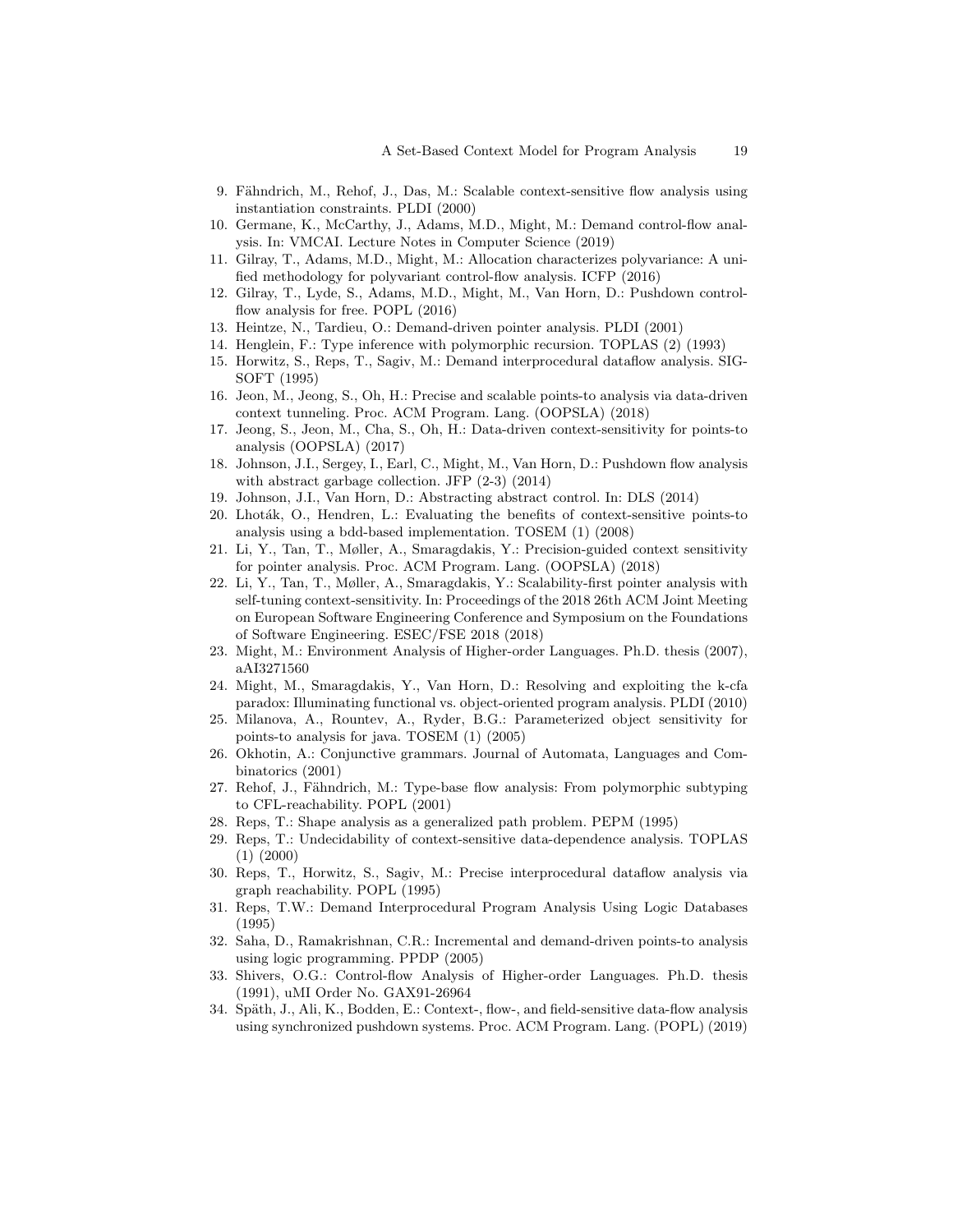- 20 L. Fachinetti, Z. Palmer, S. F. Smith, K. Wu, A. Yorihiro
- <span id="page-19-4"></span>35. Späth, J., Do, L.N.Q., Ali, K., Bodden, E.: Boomerang: Demand-Driven Flow- and Context-Sensitive Pointer Analysis for Java. ECOOP (2016)
- <span id="page-19-6"></span>36. Späth, J., Ali, K., Bodden, E.: Ideal: Efficient and precise alias-aware data-flow analysis. PACMPL (OOPSLA) (2017)
- <span id="page-19-3"></span>37. Tan, T., Li, Y., Xue, J.: Making k-object-sensitive pointer analysis more precise with still k-limiting. In: Static Analysis (2016)
- <span id="page-19-1"></span>38. Van Horn, D., Might, M.: Abstracting abstract machines. In: ICFP (2010)
- <span id="page-19-2"></span>39. Vardoulakis, D., Shivers, O.: CFA2: A context-free approach to control-flow analysis. ESOP (2010)
- <span id="page-19-5"></span>40. Wright, A.K., Jagannathan, S.: Polymorphic splitting: An effective polyvariant flow analysis. TOPLAS  $(1)$   $(1998)$
- <span id="page-19-0"></span>41. Zhang, Q., Su, Z.: Context-sensitive data-dependence analysis via linear conjunctive language reachability. POPL (2017)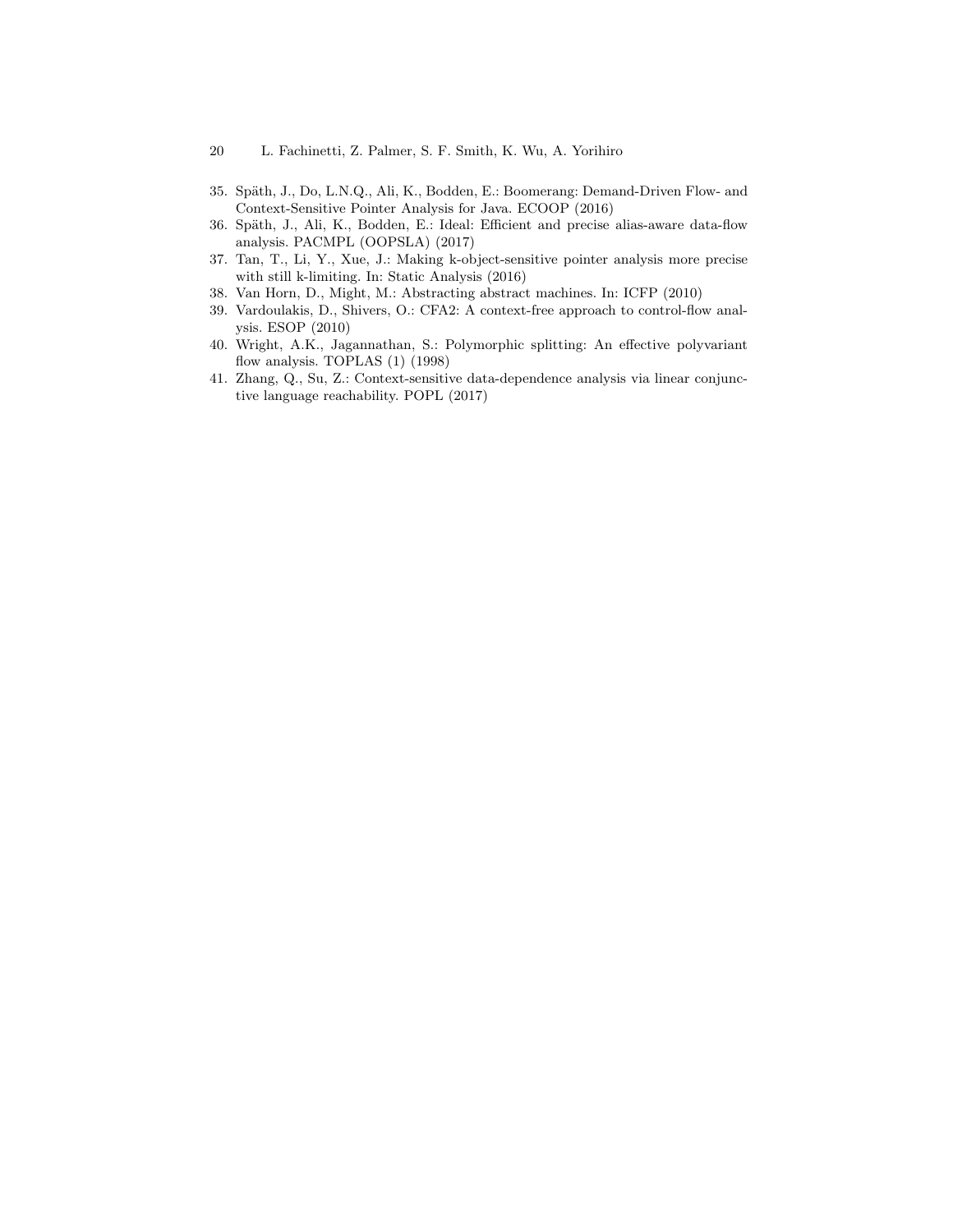# <span id="page-20-0"></span>A An Overview of Non-Local Variables

The example in Section [2.2](#page-2-2) does not illustrate the lookup of non-local variables in Plume. This is a delicate process in demand-driven program analyses. In this appendix, we describe how non-local variables are handled using techniques from DDPA [\[7\]](#page-17-2), Plume's predecessor.

Consider the program appearing in Figure [13.](#page-20-1) This program defines the Kcombinator and then calls it twice to capture two different values, g and h, in the closures of two different functions, kg and kh (respectively). At the end of the program, kg is called with an ignored argument. During the execution of this program, c should therefore be assigned the value g (and not the value h).



<span id="page-20-2"></span><span id="page-20-1"></span>

Fig. 13. K-Combinator: ANF Fig. 14. K-Combinator: Analysis

The CCFG produced by analyzing this program appears in Figure [14;](#page-20-2) let us proceed to look up c from the end of the program. Moving backward, we first see the wiring node c=rz. Proceeding backward, we see rz=v and we reduce to looking for v. We then move past  $j=g$  (since j is not the variable we want) and continue looking for v. We are now searching for the value v at the top level of the program, where it is out of scope! How did we get here?

Ordinarily, skipping an unrelated variable assignment is the correct action; however, j=g was a parameter wiring node. If we are looking for a non-parameter variable when we discover a parameter wiring node, our search variable must have been captured in closure where the function was defined. So we should find the function's definition and resume looking for our non-local variable there. Here, the function associated with this parameter node was kg, so we look up kg and then resume looking for v. In general, this requires a stack of variables as the function we are looking up may have been captured in closure as well.

In our example, we suspend our lookup of  $\nu$  and begin looking for kg at the wiring node. Proceeding backward, we ignore the wiring node kh=z (since it doesn't define kg) and skip over the kh call site. We then discover the kg=z wiring node and follow it, looking for z. This leads us to z which defines a function. We have discovered the location where the function's closure was defined, so we resume looking for the variable v. Since v is the parameter of the function, we can safely follow  $v=g$  out to top level, where we discover  $g$  and find the answer to the original lookup of c.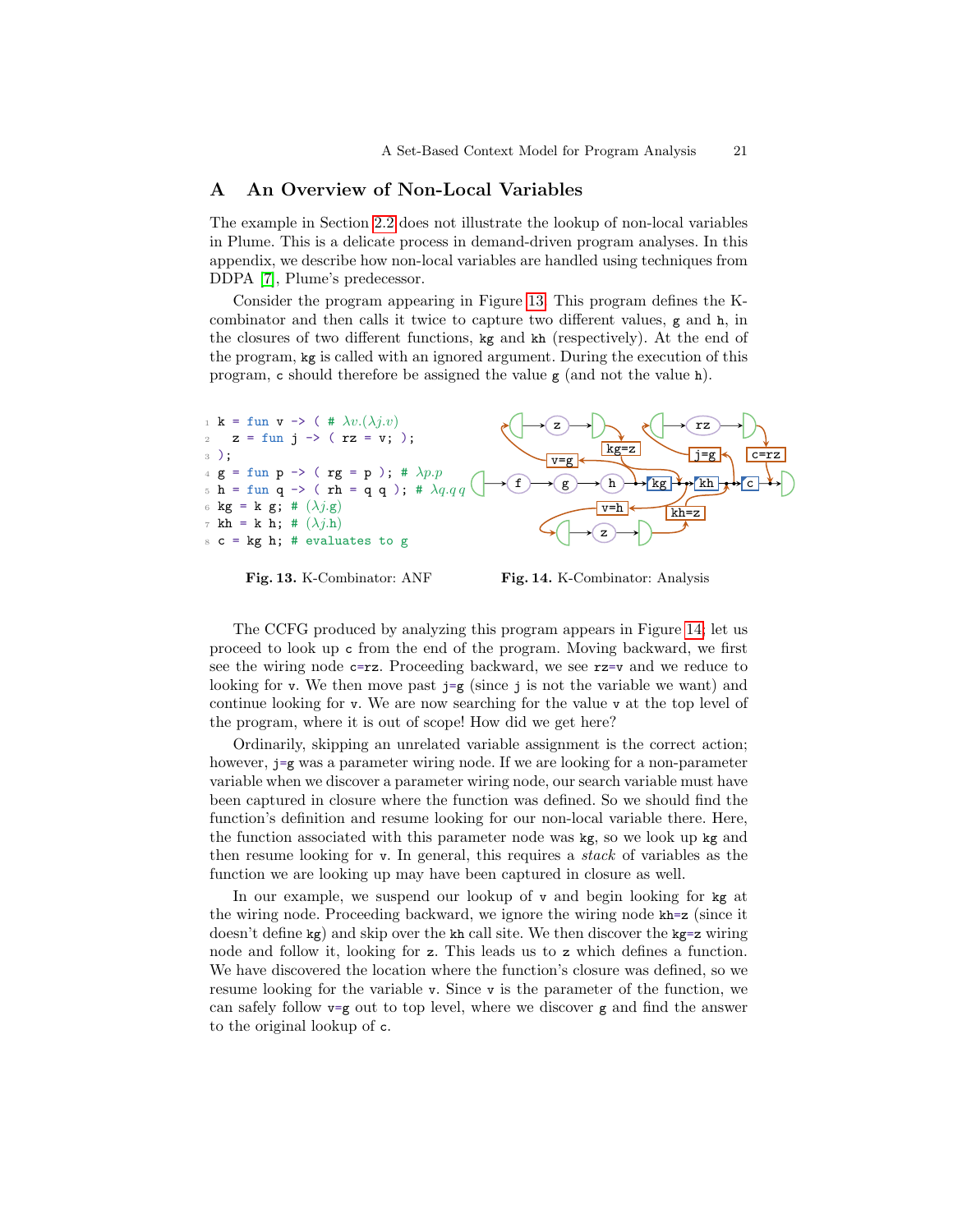# <span id="page-21-0"></span>B An Operational Semantics

We begin by giving a small-step operational semantics for the language shown in Figure [1.](#page-2-1) This semantics differs in a few respects from standard ones to make the formal correctness arguments more direct. The primary difference is that it neither substitutes values for function parameters on function application nor builds closures; instead, at function application it inlines function bodies and freshens bound variables, explicitly mapping the argument to its value in the (flat) environment. The freshening allows static scope conventions to be preserved in spite of not using closures; we will term this a freshening operational semantics.

These semantics require some preliminary definitions. All expressions are lists of variable assignment clauses, so we interpret the last binding of a function's body to be its returned value; it is therefore helpful to define a function which extracts the last bound variable of an expression. To facilitate freshening of inlined functions, we also define a function which obtains the set of variables bound by an expression.

# Definition 9. Preliminary definitions:

- We define  $RV([x_1 = b_1, ..., x_n = b_n]) = x_n$ .
- We define  $BV([x_1 = b_1, \ldots, x_n = b_n]) = \{x_1, \ldots, x_n\}.$
- We write  $e[x_1/x_2]$  to denote the replacement of all instances of  $x_2$  with  $x_1$ in e.

ALIAS  
\n
$$
(x_2 = v) \in E
$$
  
\n $E ||[x_1 = x_2] || e \longrightarrow^1 E ||[x_1 = v] || e$ 

**APPLICATION** 

$$
(x_f = \text{fun } x_p \rightarrow (e')) \in E \qquad e'' = [x_p = x_a] || e'
$$
  

$$
\frac{\text{BV}(e'') = \{x_1, \dots, x_n\} \qquad e''' = e'' [x'_1/x_1] \dots [x'_n/x_n] \qquad x'_1, \dots, x'_n \text{ fresh}}{E ||[x_s = x_f \ x_a \ \Theta] || e \longrightarrow^1 E || e''' ||[x_s = \text{RV}(e''')] || e}
$$

#### <span id="page-21-1"></span>Fig. 15. Operational Semantics

Given these preliminaries, the operational semantics appears in Figure [15.](#page-21-1) As expressions are represented as lists of assignment clauses, a step of evaluation consists of finding the first assignment to a non-value and reducing it. Alias clauses  $x = x'$  are reduced by replacing x' with its assigned value. Function calls  $x_1 = x_2$   $x_3 \Theta$  are reduced by inlining the function's body in place of its call and adding a binding of the parameter and returned value to the environment. Variable bindings in the function's body are freshened during this inlining to preserve the invariant that the expression is alphatized. Note that the annotations  $\Theta$ , mentioned in Section [2,](#page-2-0) have no effect here; they are used only by the analysis.

# C Formal Properties

This appendix establishes formal properties of the Plume analysis: soundness, decidability, and precision with respect to the closely-related DDPA analysis.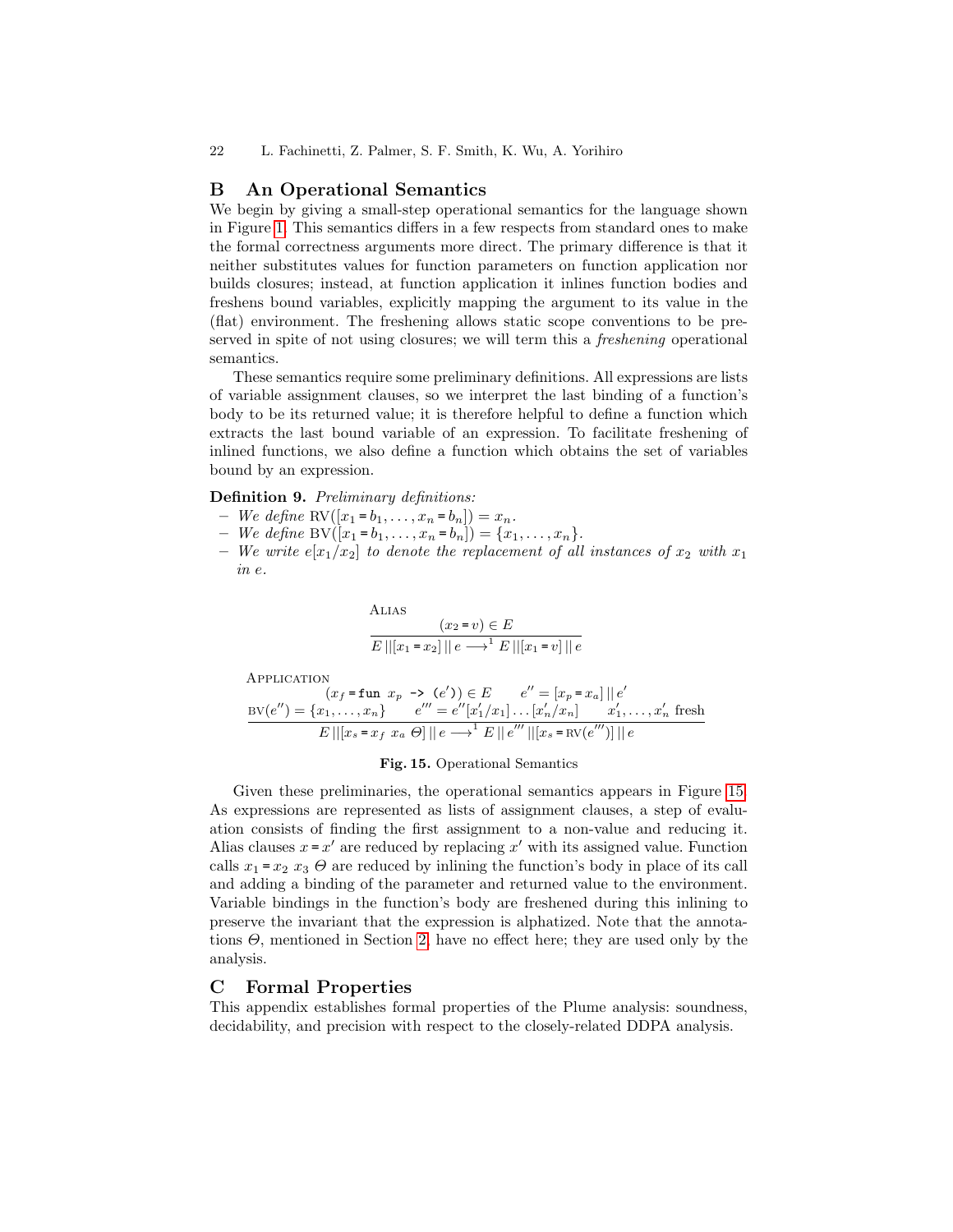#### <span id="page-22-0"></span>C.1 Soundness

We first prove the Plume analysis is sound with respect to a (concrete) operational semantics. The freshening operational semantics in Figure [1](#page-2-1) are forwardrunning, and include a store in the form of the prefix  $E$ . The Plume analysis, meanwhile, monotonically grows a control-flow graph and reconstructs abstract store information on demand. To bridge this significant gap, we construct a midpoint, a graph-based operational semantics which can be formally defined as a variant on the Plume analysis.

 $\omega$ Plume is a Graph-Based Operational Semantics Plume as defined in the previous section is only two abstractions away from a full, concrete interpreter. First: Plume's context model  $\Sigma$  may be finite; second, call site annotations may cause some contexts to be re-used. Here, we define a new analysis,  $\omega$ Plume, which relaxes these restrictions and serves as a full and faithful operational semantics.

**Definition 10.** The  $\omega$ Plume analysis is defined as a variant of Plume as follows.

- $\omega$ Plume will use  $\Sigma_{\omega}$  as it's context model. This is the list model of Definition [2](#page-7-3) with  $k = \omega$ , i.e. the list length is unbounded.
- $–$  Define a function Erassackee) which erases all annotations in e (replaces all  $\Theta$ with  $\Box$ ). All expressions analyzed in  $\omega$ Plume are first erased.

Since  $\omega$ Plume is in fact a (Turing Complete) language and not a program analysis, we will use the convention of non-hatted variables when writing  $\omega$ Plume elements; for example, we may write G but view it as shorthand for  $\tilde{G}$ -in- $\omega$ Plume. We formalize the stepping of concrete graphs as follows:

**Definition 11.** We define  $G \longrightarrow^1 G'$  to be the least relation satisfying the rules in Figure [11.](#page-10-1) We write  $G_0 \longrightarrow^* G_n$  to denote  $G_0 \longrightarrow^1 \ldots \longrightarrow^1 G_n$ .

Equivalence of the Operational Semantics To show the soundness of Plume, it is sufficient to prove two smaller goals: that the freshening operational semantics is bisimular to  $\omega$ Plume, and that (any) Plume analysis simulates  $\omega$ Plume.

The first subgoal can be proven by establishing a bisimulation relation ≅ between expressions under substitution-evaluation and embedded expressions under graph-evaluation; a term steps in one operational semantics if and only if its bisimulated term steps in the other.

Establishing the bisimulation is relatively straightforward; we will highlight the four notable parts of the process. First, we must align each clause in the expression with a node in the  $\omega$ Plume graph. The only variation in these nodes is in the variables: the freshening system generates fresh variables while the graph system does not. In each case that fresh variables are generated, however, the call stack of the associated graph nodes is changed; therefore it suffices to be deliberate about how these fresh variables map to variable-stack pairs.

The second notable part of the process is that, by inspection, the freshening system is deterministic  $-$  it always operates on the first unevaluated clause  $-$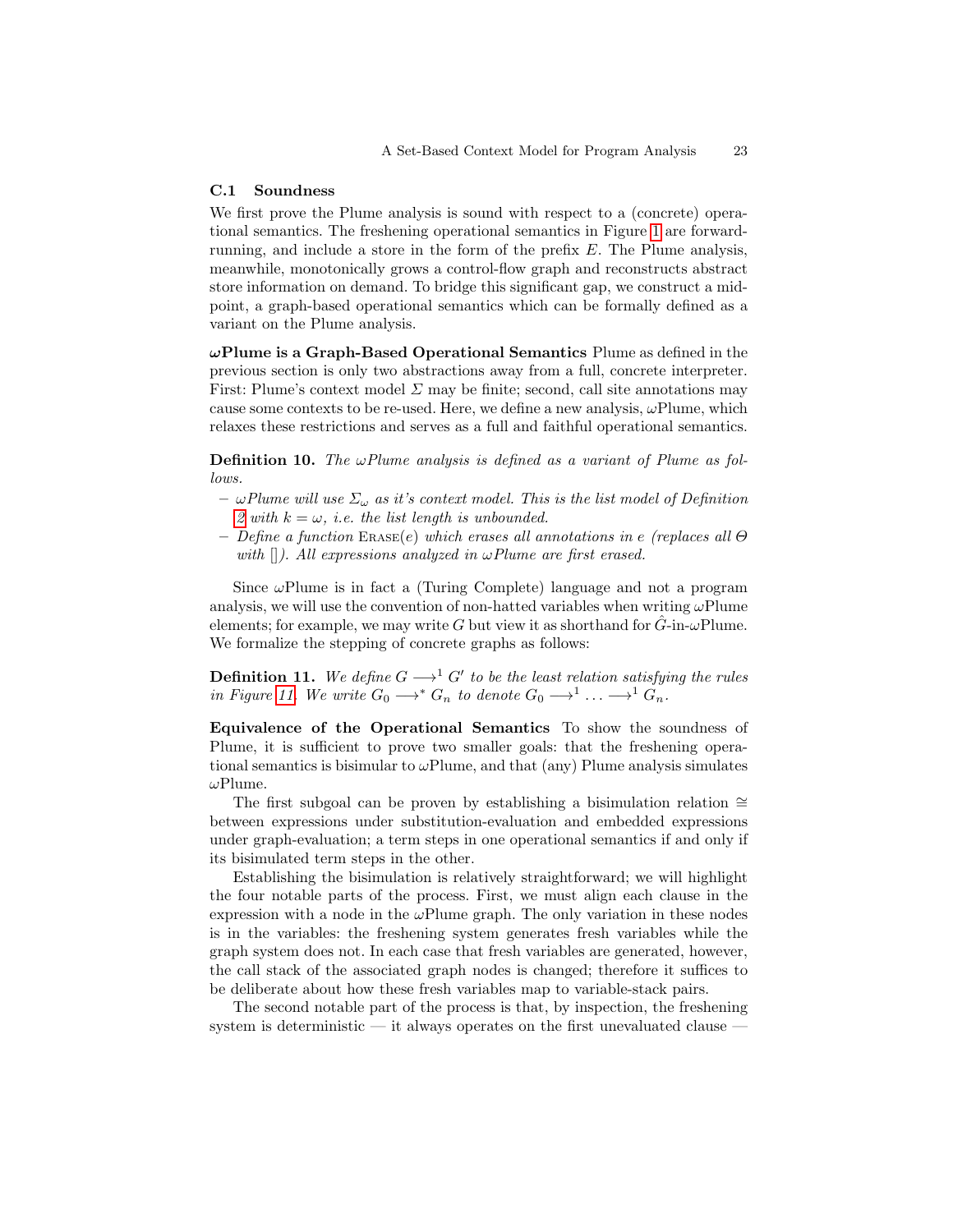while the graph system operates on any Active? node. This reflects the nondeterminism of the expansion of the CFG in the analysis. It is possible, however, to prove by induction that, during  $\omega$ Plume evaluation, (1) at most one site is active at a time that has not yet been expanded and (2) no active site is expanded more than once.  $\omega$ Plume is deterministic even though inspection is not sufficient to demonstrate it.

The third notable part of establishing the bisimulation is that, while call sites are replaced in the freshening semantics,  $\omega$ Plume leaves old call sites in place. That these call sites do not affect future evaluations can similarly be proven by induction.

Finally, while  $\omega$ Plume performs lookup on demand, the freshening operational semantics replaces alias assignments  $x = x'$  with value assignments  $x = v$ . We resolve this by allowing the single-stepping relations not to move in lock step as long as they invariably realign. These insights allow the following result to be established:

Lemma 1. If  $e \cong G$  then 1. If  $e \longrightarrow^* e'$  then  $G \longrightarrow^* G'$  such that  $e' \cong G'$ . 2. If  $G \longrightarrow^* G'$  then  $e \longrightarrow^* e'$  such that  $e' \cong G'$ .

Abstract Interpretation The second subgoal of soundness described above is to show that  $\omega$ Plume is simulated by  $(\leq)$  Plume. This step is easier than the previous as they only differ in how Plume may lose context information, which can be shown by a similar simulation on context models.

In an un-annotated program, each  $\omega$ Plume list context  $[c_1, \ldots, c_n]$  can be shown by induction to be simulated by  $\epsilon \oplus \hat{c}_1 \oplus \ldots \oplus \hat{c}_n$ . Our simulation must be more general to support selective polyinstantiation annotations, however; an annotated function call may not grow the abstract context (i.e., when the Acontextual Application rule of Figure [11](#page-10-1) applies). Our map from concrete contexts to abstract contexts can generally determine if a particular  $\omega$ Plume call site  $c_i$  is acontextual by using  $c_i$  to identify the call site, using  $c_{i+1}$  to identify the called function, and determining if that function-site pair is annotated as acontextual. In summary, we may establish the following.

**Theorem 2 (Soundness).** For any  $\omega$ Plume graph G and any Plume graph  $\hat{G}$ , if  $G \leq \hat{G}$  and  $G \longrightarrow^1 G'$  then  $\hat{G} \widehat{\longrightarrow}^1 \hat{G}'$  such that  $G' \leq \hat{G}'$ .

### <span id="page-23-0"></span>C.2 Decidability

Unlike soundness, the decidability of Plume does not hold for all context models (obviously including  $\Sigma_{\omega}$ ). Here, we characterize *effectively finite* models for which Plume is decidable:

**Definition 12.** Let  $\Sigma = \langle \hat{C}, \epsilon, \oplus \rangle$ . Using  $\hat{c}$  to denote finite sets of abstract clauses  $\{\hat{c},...\}$ , let  $\hat{C} \cap \hat{c} \hat{C}'$  iff  $\hat{C}' = \hat{C} \oplus \hat{c}$  for  $\hat{c} \in \hat{c}$ . We write  $\Sigma/\hat{c}$  to denote the transitive closure of  $\sim_{\hat{\mathbf{c}}}$  on { $\epsilon$ }. We call  $\Sigma$  effectively finite if  $\Sigma/\hat{\mathbf{c}}$  is finite for all finite  $\hat{c}$ .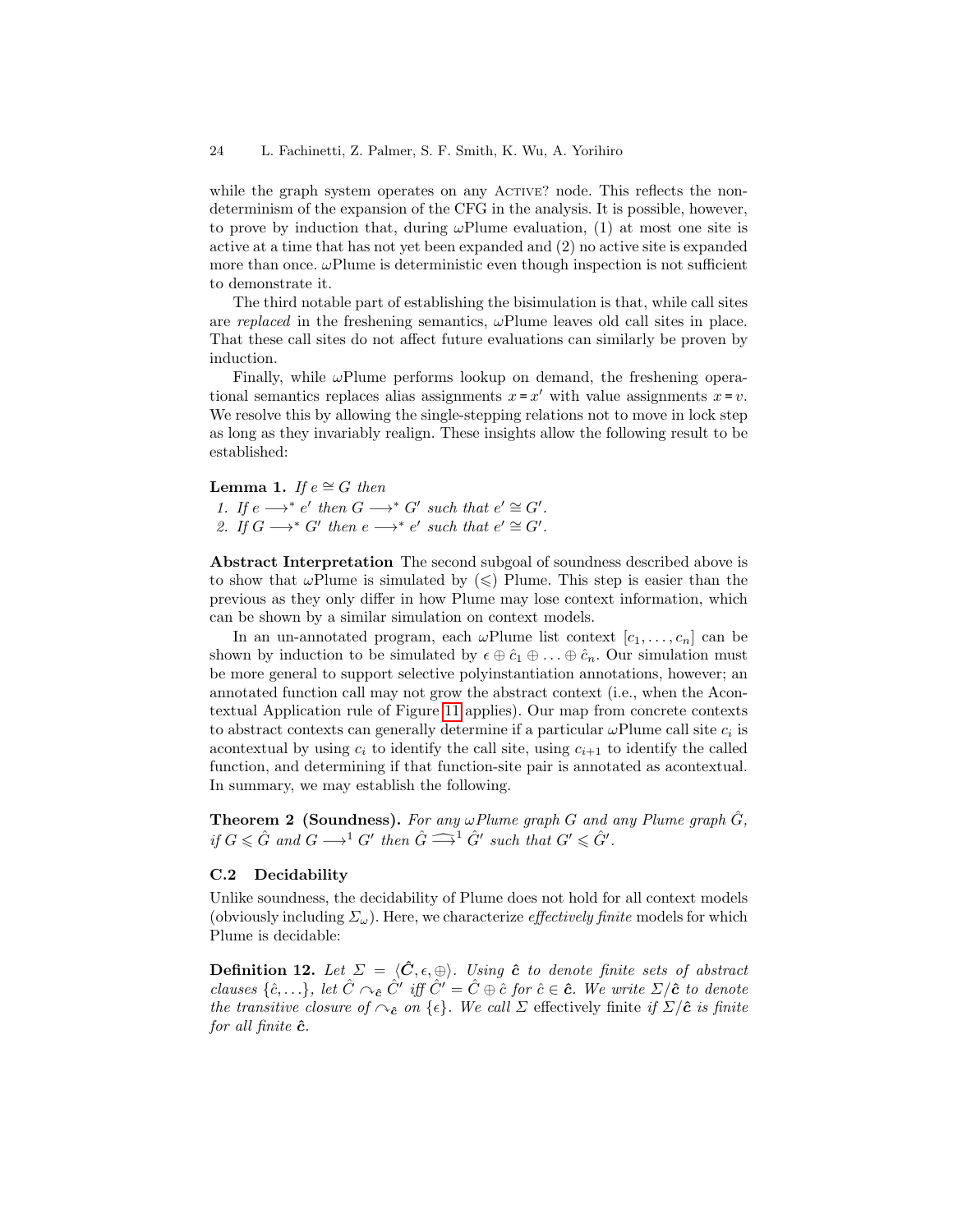We now show the decidability of Plume for effectively finite context models. We begin by showing the computability of the lookup function given in Definition [5.](#page-8-2)

# <span id="page-24-0"></span>**Lemma 2.** For any  $\hat{G}$ ,  $\hat{\eta}$ , and  $\hat{X}$ ,  $\hat{G}$ ,  $\hat{\eta} \vdash \hat{X} \rightarrow \hat{v}$  is computable.

Proof. By inspection, every premise in the rules of Figure [10](#page-9-0) is either immediately computable or a subproof of the same relation  $\hat{G}, \hat{\eta} \vdash \hat{X} \rightarrow \hat{v}$ . Throughout a proof in this system,  $\hat{G}$  is constant,  $\hat{\eta}$  is a position in the graph, and  $\hat{X}$  is a list of variables manipulated only from the left side by a constant number of additions and removals in each rule. This problem reduces to reachability in a pushdown automaton: states are either nodes  $\hat{\eta}$  or values  $\hat{v}$ , the stack is  $\hat{X}$ , and the input grammar consists solely of the empty string  $\epsilon$ . In this encoding,  $\hat{G}, \hat{X} \vdash \hat{\eta} \rightarrow \hat{v}$  holds iff  $\hat{\eta}$  can reach  $\hat{v}$  with initial stack  $\hat{X}$  and final stack [].

The pushdown reachability question described above is computable in time polynomial in the size of the graph  $\tilde{G}$  [\[3\]](#page-17-8) but can be computed more efficiently using an equivalent, specialized automaton [\[7\]](#page-17-2).

As lookup is computable, a single step of graph closure is computable as well:

<span id="page-24-1"></span>**Lemma 3.** For any finite  $\hat{G}$ ,  $\hat{G} \implies \hat{G}'$  is computable.

Proof. All premises in Figure [11](#page-10-1) are either immediately computable, computable by graph traversal (ACTIVE?), or computable by Lemma [2.](#page-24-0)

To show decidability, it now suffices to show that any closure sequence converges in finitely many steps. We proceed by counting argument, showing a finite upper bound on the size of the graph and relying on the monotonicity of closure.

<span id="page-24-2"></span>**Lemma 4.** For any effectively finite context model  $\Sigma$  and any program e, let  $\hat{G}_0 = \widehat{\text{Knse}}(e)$ . Let  $\hat{e}$  be the set of all clauses in e. Then, for any  $\hat{G}_0 \stackrel{\longrightarrow}{\longrightarrow} \hat{G}_n$ ,<br>general node  $\hat{G}$ ,  $\hat{G}$ , here (1) either  $\hat{a} \in \hat{G}$  are  $\hat{a}$  as a swimp node communical of every node  $\langle \hat{a}, \hat{C} \rangle$  in  $\hat{G}_n$  has (1) either  $\hat{a} \in \hat{\mathbf{c}}$  or  $\hat{a}$  as a wiring node comprised of variables and clauses from  $\hat{c}$ , and  $(2)$   $\hat{C} \in \Sigma/\hat{c}$ .

*Proof.* By Definition [4,](#page-7-4)  $\hat{G}_0$  contains only clauses appearing in e and only the context  $\epsilon$ . By inspection of Figure [11,](#page-10-1) closure adds only those edges produced by Wirefun. By Definition [6,](#page-9-1) the nodes of these edges contain clauses either from the graph or comprised of clauses and variables from graph. By induction on the length of the closure sequence, the clauses in the nodes of  $G_n$  are either in  $\hat{c}$  or are wiring nodes comprised of clauses and variables in  $\hat{c}$ .

By Definition [6,](#page-9-1) each node in an edge created by WIREFUN contains either a context already in the graph or the context provided as an argument. By inspection of Figure [11,](#page-10-1) the context provided to  $\dot{W}_{IREF}$  is either already in the graph or is derived from an existing context and a clause from  $\hat{c}$ . Because  $\Sigma$  is effectively finite and because  $\hat{G}_0$  contains only the context  $\epsilon$ , we have by induction on the length of the closure sequence that all such contexts are in  $\Sigma/\hat{c}$ .

With this upper bound on the size of the graph, proof of Plume's decidability is straightforward: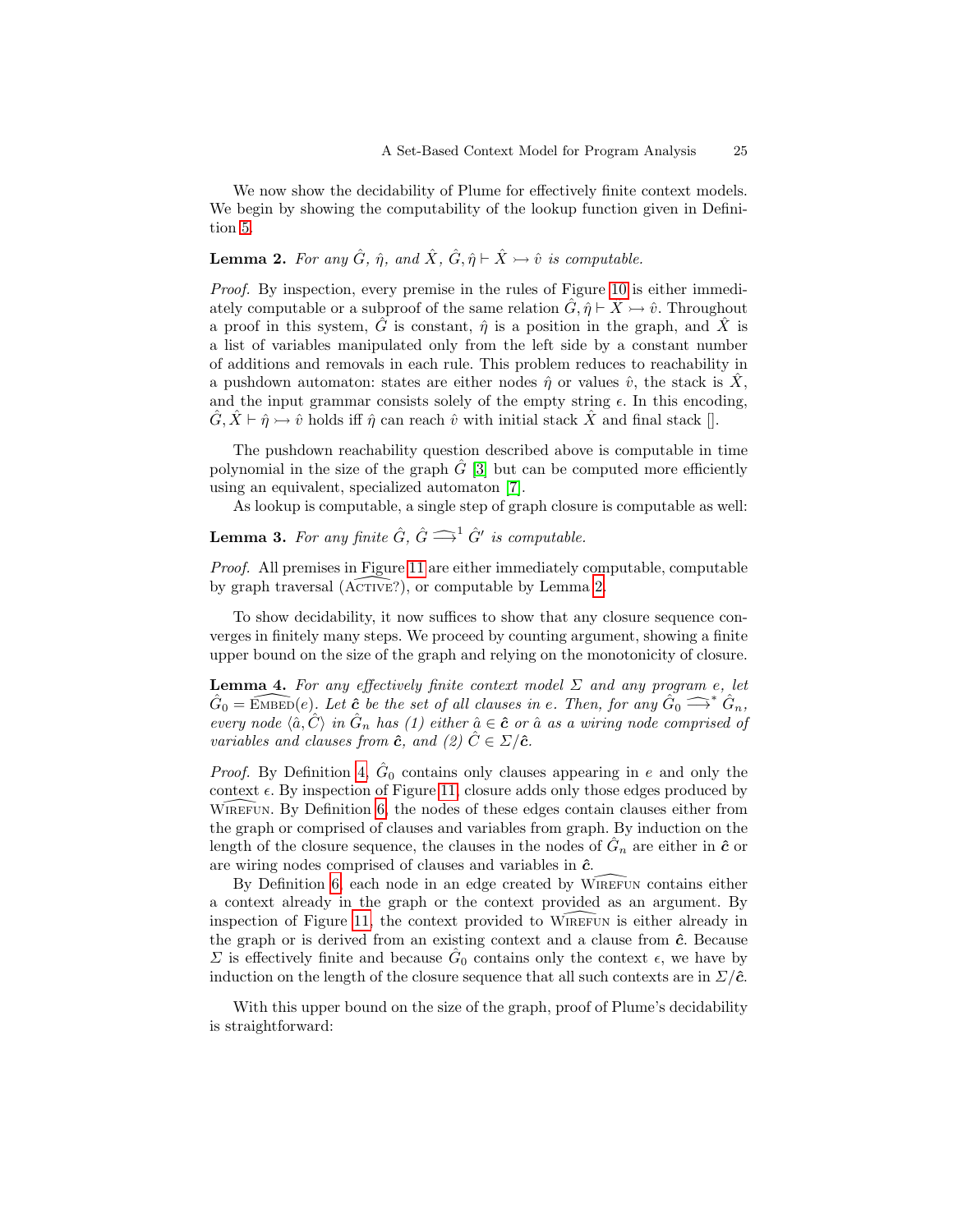**Theorem 3 (Decidability).** For any effective finite context model  $\Sigma$  and any program e, let  $\hat{G}_0 = \widehat{\text{EMBED}}(e)$ . Then  $\hat{G}_0 \implies \hat{G}_n$  is decidable.

Proof. By Lemma [3,](#page-24-1) each step of closure is computable. By inspection of Fig-ure [11,](#page-10-1) closure is monotonic:  $\tilde{G}_i \subseteq \hat{G}_{i+1}$ . By Lemma [4,](#page-24-2) all graphs in the sequence are upper-bounded by a finite set of edges. The maximum number of steps in any closure sequence is therefore less than or equal to the number of edges in this finite upper bound.

# <span id="page-25-1"></span>C.3  $k$ Plume >  $k$ DDPA

The proof argument for Theorem [1](#page-11-1) in Section [4.1](#page-11-0) is as follows:

Proof. We proceed by constructing a simulation of the ACFG of kDDPA using the CCFG of kPlume. In particular, the initial ACFG of kDDPA may be simulated by a covering CCFG in which each the ACFG nodes are replicated into the CCFG at every possible context (and edges are inserted correspondingly); the kPlume CCFG is a subset of the covering CCFG. It may then be proven by induction on the definition of lookup that, for any simulated pair of graphs,  $k$ DDPA lookup produces at least as many values as  $k$ Plume lookup. Finally, we may prove by induction on the length of the closure sequence that this simulation is preserved throughout the analysis process.

# <span id="page-25-0"></span>D Evaluation of Performance

In this appendix, we conduct a preliminary performance evaluation of the analysis techniques presented in this paper. First: we wish to determine if SetPlume, an analysis using a set-based context model and selective polyinstantiation annotations has performance comparable to state-of-the-art analyses on functional programs. Second and relatedly: we wish to determine if selective polyinstantiation is effective at preventing the worst-case exponential generation of contexts in SetPlume. We do so by conducting two classes of experiments: one over a series of functional microbenchmarks and another over a pair of pumped examples.

### D.1 Experiment Design

Both classes of experiments consist of several performance benchmarks. We chose to compare SetPlume, an analysis using a set-based context model, to three other analyses: kPlume, P4F, and Boomerang SPDS.

Comparison with kPlume is a natural step as it most directly illustrates the effect of the set-based context model. We included P4F and Boomerang SPDS to compare with recent state-of-the-art analyses. P4F is a forward-running functional analysis; it is theoretically quite similar to 1ADI and, while the ADI artifact is a proof of concept developed for our precision comparison above, the P4F artifact has been used for previously published benchmarks. Boomerang SPDS is a hybrid forward-backward object-oriented alias analysis; this analysis is dissimilar to SetPlume in form but, like SetPlume, uses a novel approach to context sensitivity in the presence of dynamic control flow; we believe for this reason that it warrants attention.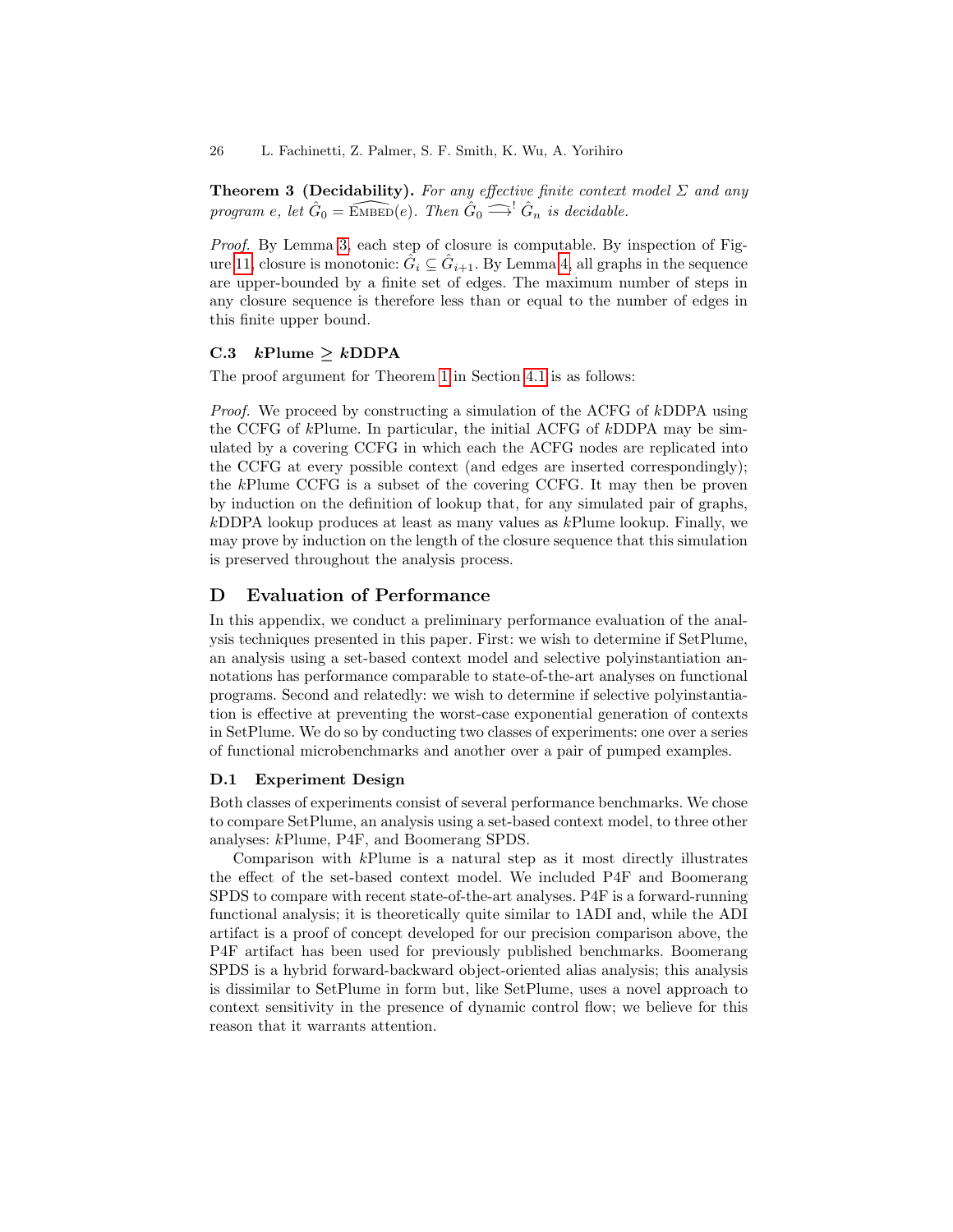It should be noted that these analyses were implemented in different ways. SetPlume and kPlume are written in OCaml and analyze a toy experimental language, P4F is written in Scala and analyzes a subset of Scheme, and Boomerang SPDS is written in Java and analyzes Java programs at scale. Due to these differences, we focus only on cases in which the analyses perform dramatically differently and all charts use logarithmic scales.

Our experiments consist of repeatedly executing each of a series of test cases under each analysis. We ran each test case with each analysis ten times on a 3.4GHz Intel Xeon CPU with 32Gb of RAM running Ubuntu 18.04.3 (Linux 4.15); reported values are the mean of all ten runs. No significant variation occurred between runs for any particular analysis-test case pair. Experiments were timed out after thirty minutes. We observed that, for each analysis-test case pair, either every run completed before the timeout or every run timed out; there were no borderline cases.

# D.2 Microbenchmarks

As of the time of this writing, no standard benchmark suite exists for higherorder program analyses. Instead, we selected a set of test cases used by P4F and by other evaluations in the higher-order program analysis literature. We have selected the subset of test cases which (1) work in all four analyses' implementations and (2) are not made redundant by the later experiments in Section [D.3,](#page-27-0) which test scalability. The tested microbenchmarks are described below.

- ack, tak: arithmetic functions with multiple recursion sites
- blur, loop2-1: test functions creating non-local variables in a loop
- eta: an identity function containing a spurious call
- facehugger: calls to two independent recursive functions which may appear to call each other if precision is lost
- $-$  kcfa-2, kcfa-3: worst-case programs for kCFA, accessing non-locals in increasingly nested functions
- primtest: the Fermat primality testing function
- regex: regular expression matching via derivatives
- rsa encryption and decryption algorithms from the RSA public-key cryptosystem

The original microbenchmarks in this category were written in Scheme. Similar to our precision experiments, we translated those benchmarks by hand to Java (for Boomerang SPDS); we also translated them to a sugared surface language which we then machine translate into shallow A-normalized form with appropriate annotations for recursion (for kPlume and SetPlume). As a consequence, the two Plume analyses are using recursion-annotated source code; the other two analyses are not. As in Section [4,](#page-10-0) we attempted to translate examples in such a way as to preserve control flow but not to introduce unnecessary program points.

The results of this microbenchmark experiment appear in Figure [16.](#page-27-1) The Set-Plume and Boomerang SPDS analyses are context sensitive but have no tuneable parameters. The P4F artifact may be run in either a monovariant mode or a polyvariant mode; this polyvariant mode, however, is not further configurable and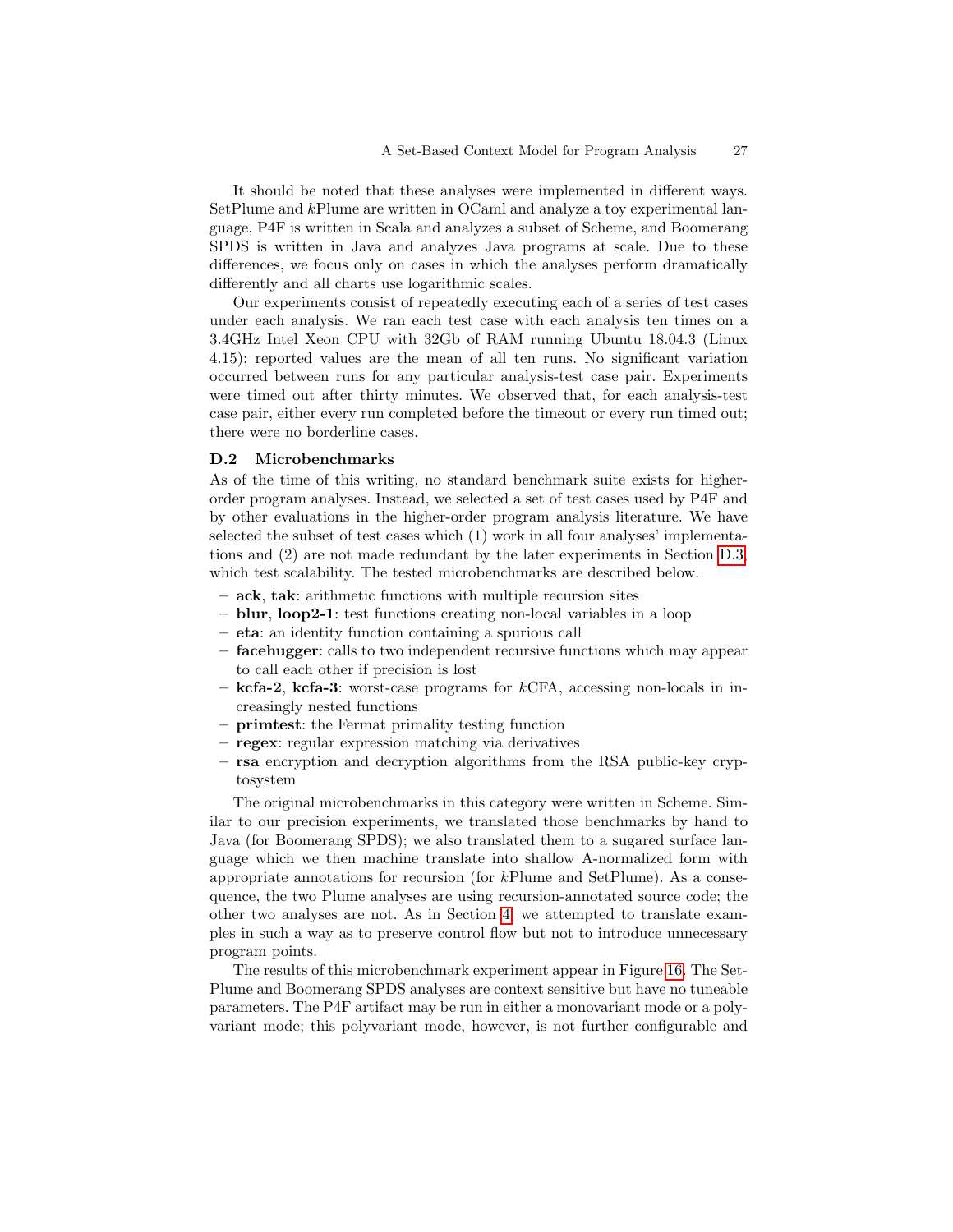#### 28 L. Fachinetti, Z. Palmer, S. F. Smith, K. Wu, A. Yorihiro

is a form of 1-limited context with perfect call-return alignment. The kPlume analysis has a choice of  $k$  and, for each benchmark, there are three cases. If some fixed  $k \geq 1$  will produce the same precision as SetPlume, we use that k. If no such k exists, we use  $k = 1$  and denote this as inacc (for "inaccurate"). If such a k may exist but determining it is impractical, we use  $k = 1$  and denote this as imprac.



<span id="page-27-1"></span>Fig. 16. Results: Microbenchmarks

With two notable exceptions, the four analyses perform comparably on all of the benchmarks. SetPlume appears to holds a slight advantage for the recursive functions ack and tak; we attribute this to the combination of a set-based context model and selective polyinstantiation. SetPlume and kPlume perform well in cases which involve spurious calls or non-locals; this is attributable to the demand-driven nature of the analyses.

The clearest exception to this trend is regex, in which SetPlume timed out. We suspect that this is because, as in the original Scheme example, the implementation indirectly generates cycles in control flow via continuations. Because this is not observed by our annotator, it triggers the worst-case exponential expansion of contexts (as if no selective polyinstantiation annotations were used). This may be mitigated in a number of ways, such as by a naive preliminary analysis, which would be able to better inform an annotator before SetPlume operates on the program; we leave such explorations to future work.

From this experiment, we conclude that SetPlume performs comparably to modern state-of-the-art analyses on small functional benchmarks, including those representative of real programming patterns.

#### <span id="page-27-0"></span>D.3 Scalability

Our second category of test cases consist of pumped examples of two forms. The first form of test case, termed rec, defines a function which calls itself at several call sites (similar to the description of ack and tak above). An example of rec appears in Figure [17.](#page-28-0) As we scale up rec, the number of recursive call sites increases. As previously, Plume operates on annotated ANF. This form was specifically designed to test the efficacy of these annotations.

The results of experimentation on the rec series of test cases appears in Figure [18.](#page-28-1) We use 1Plume for these experiments for simplicity. kPlume's execution time gradually worsens the number of call sites increases; this is likely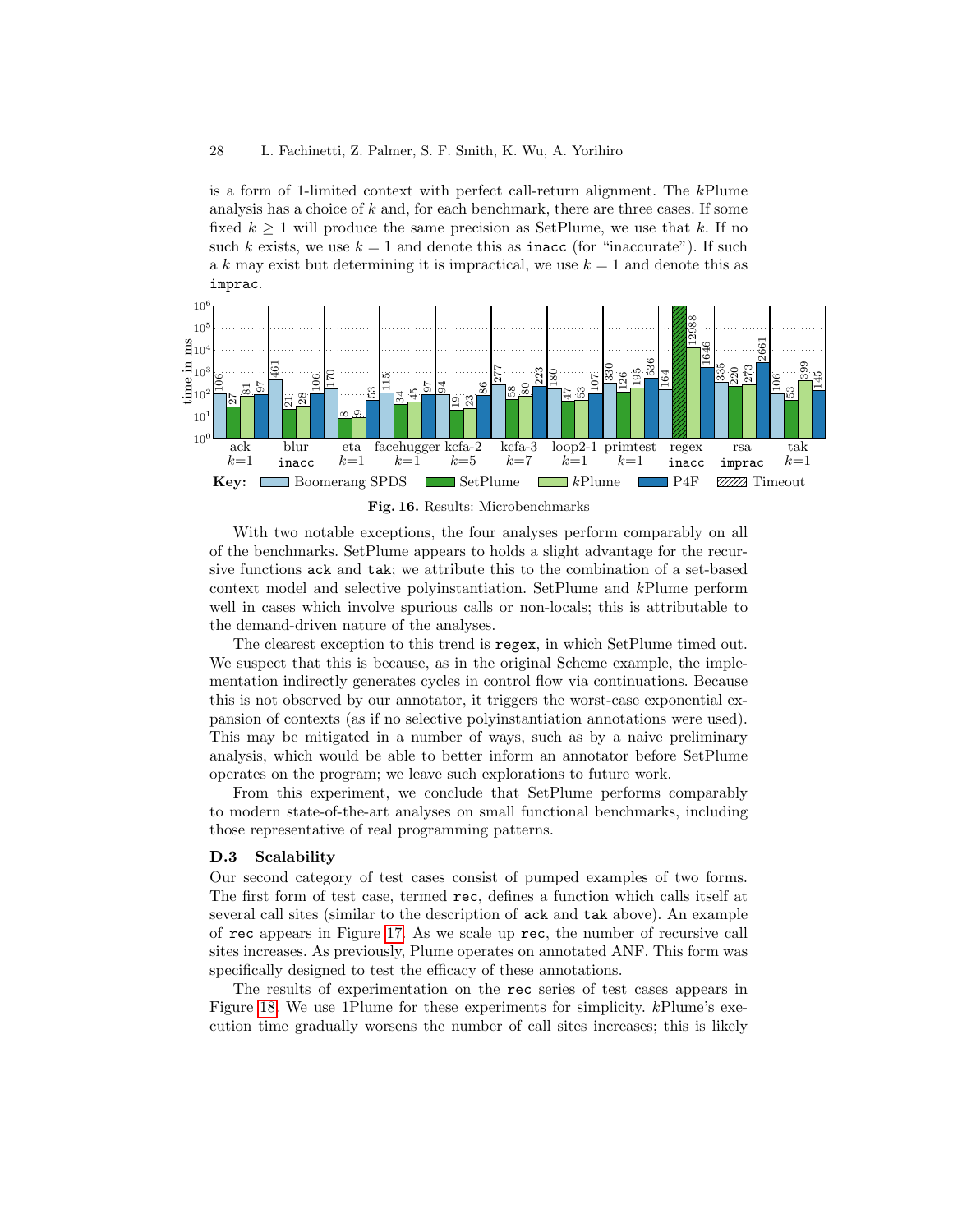```
1 (define (pathological x)
2 (if (eq? x x) (pathological x)
3 (if (eq? x x) (pathological x)
   (if (eq? x x) (pathological x)5 (if (eq? x x) (pathological x) 0)))))
6 (pathological 5)
```
<span id="page-28-0"></span>Fig. 17. Pumped Recursion Example: rec-S4

due to the ambiguity introduced during analysis by the loss of previous context. Boomerang SPDS and P4F are unaffected by this; we suspect that this is due to the primarily forward nature of the analyses, which prevents this loss of context from affecting the lookup of non-local variables so directly. SetPlume fares well because, paradoxically, it is capable of retaining all of the non-recursive context and so faces no ambiguity except in the particular values of the boolean variables.



<span id="page-28-1"></span>Fig. 18. Pumped rec Benchmark Results

The second form of test case, termed sat, is a program which will, if analyzed with perfect precision, induce the solution to a SAT problem; it is designed to ensure that an analysis does not attempt to maintain perfect context sensitivity in the face of indirect recursion. An example appears in Figure [19.](#page-28-2) As we scale up the number of nested calls, the number of variables in the equivalent SAT problem increases. This form was inspired by the sat-1, sat-2, and sat-3 test cases from the test suite used by P4F; those cases were elided from the above for redundancy. Again: Plume operates on code with selective polyinstantiation annotations.

```
1 (define phi (lambda (x1) (lambda (x2) (lambda (x3) (lambda (x4)
2 (any boolean expression using those variables) )))))
3 (define try (lambda (f) (or (f #t) (f #f))))
4 (define sat-solve-4 (lambda (p)
5 (try (lambda (n1) (try (lambda (n2) (try (lambda (n3) (try (lambda (n4)
      (((p n1) n2) n3) n4)))))))))))7 (sat-solve-4 phi)
```
<span id="page-28-2"></span>Fig. 19. Pumped SAT Example: sat-P4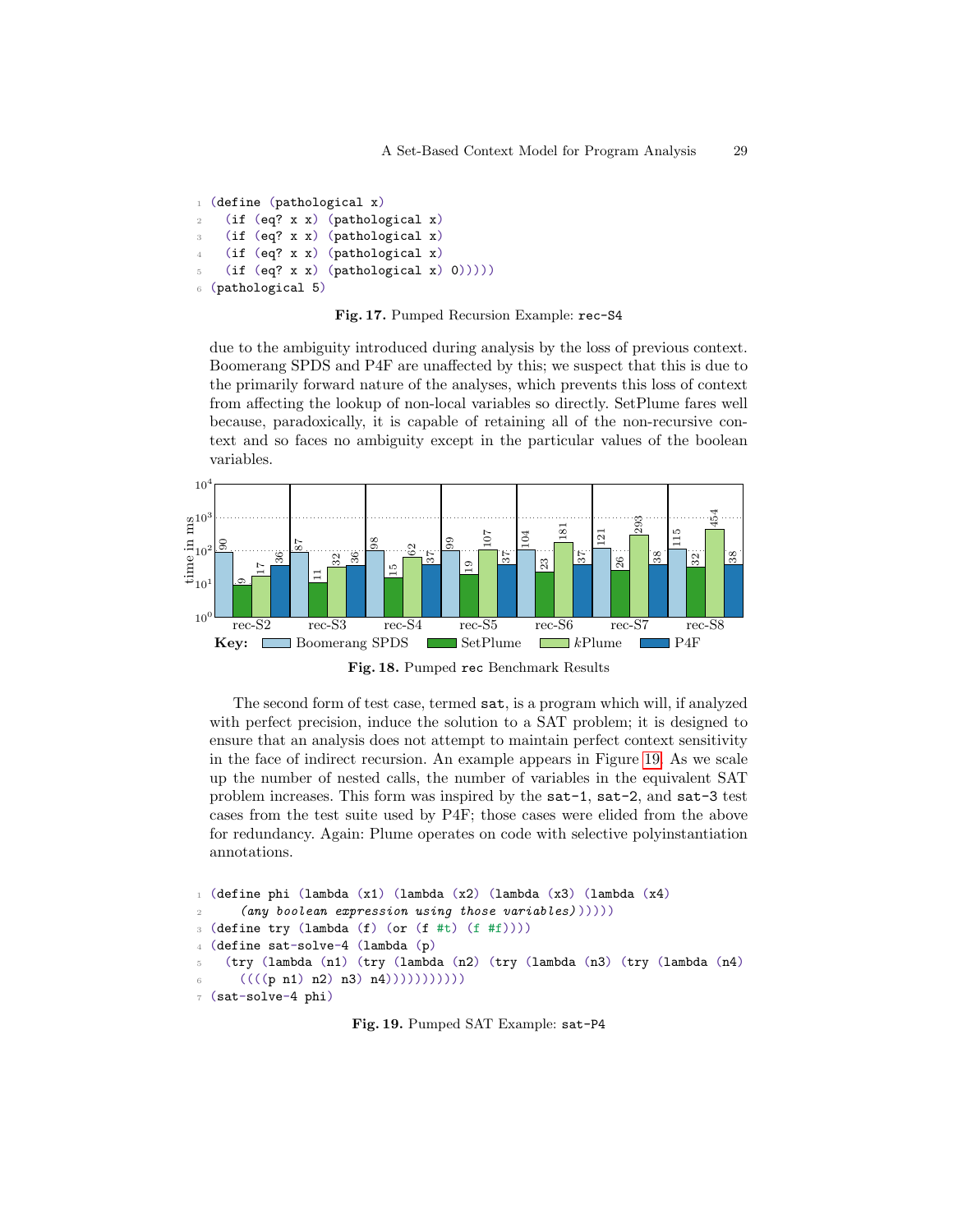#### 30 L. Fachinetti, Z. Palmer, S. F. Smith, K. Wu, A. Yorihiro

The results of experimentation on the sat series of test cases appears in Fig-ure [20.](#page-29-0) We use  $k = 1$  for kPlume in these experiments as the level of k necessary to yield perfect precision is intractable. The results in this figure demonstrate clear trend lines even on a logarithmic scale. P4F's time grows exponentially as the number of nested calls increases; this is unsurprising, as polymorphic CFA analyses (like polymorphic P4F) are known to be exponential in these cases. Boomerang SPDS's time grows less rapidly and careful examination suggests that it may not be exponential. We suspect that this performance is because Boomerang SPDS maintains a distinct pushdown system at each call site to support context sensitivity and these examples are pathologically growing all of them.

SetPlume's and 1Plume's times grow at similar rates. At twenty-two variables, the last test on which Boomerang SPDS completes before timeout, Set-Plume is two orders of magnitude faster. We attribute SetPlume's good performance to the selective polyinstantiation annotations discussed Section [2.4.](#page-5-0) Although the try function is not directly recursive, each invocation of try which occurs within the try function itself (such as when try is invoked at the call site f #t) and so bears annotations that prevent polyinstantiation of its call sites. As a consequence, the number of contexts of try will be linear (rather than exponential) in the number of SAT variables in the example.



<span id="page-29-0"></span>Fig. 20. Pumped sat Benchmark Results

These experiments used pumped code designed to exploit the worst case of SetPlume. From these experiments, we conclude that selective polyinstantiation is successful at preventing exponential context generation. These results also suggest that  $\Sigma_{\text{Set}}$  with selective polyinstantiation may be a practical approach to context sensitivity in a program analysis, though more experimentation at scale is required.

### D.4 Threats to Validity

Test cases. The test cases used in the experiments above are representative of common functional programming idioms, but they are much smaller than real-world programs and do not include several features commonly found in practice (such as exceptions or state) due to lack of support in the implemented artifacts. This could be mitigated by the development of a test suite for functional